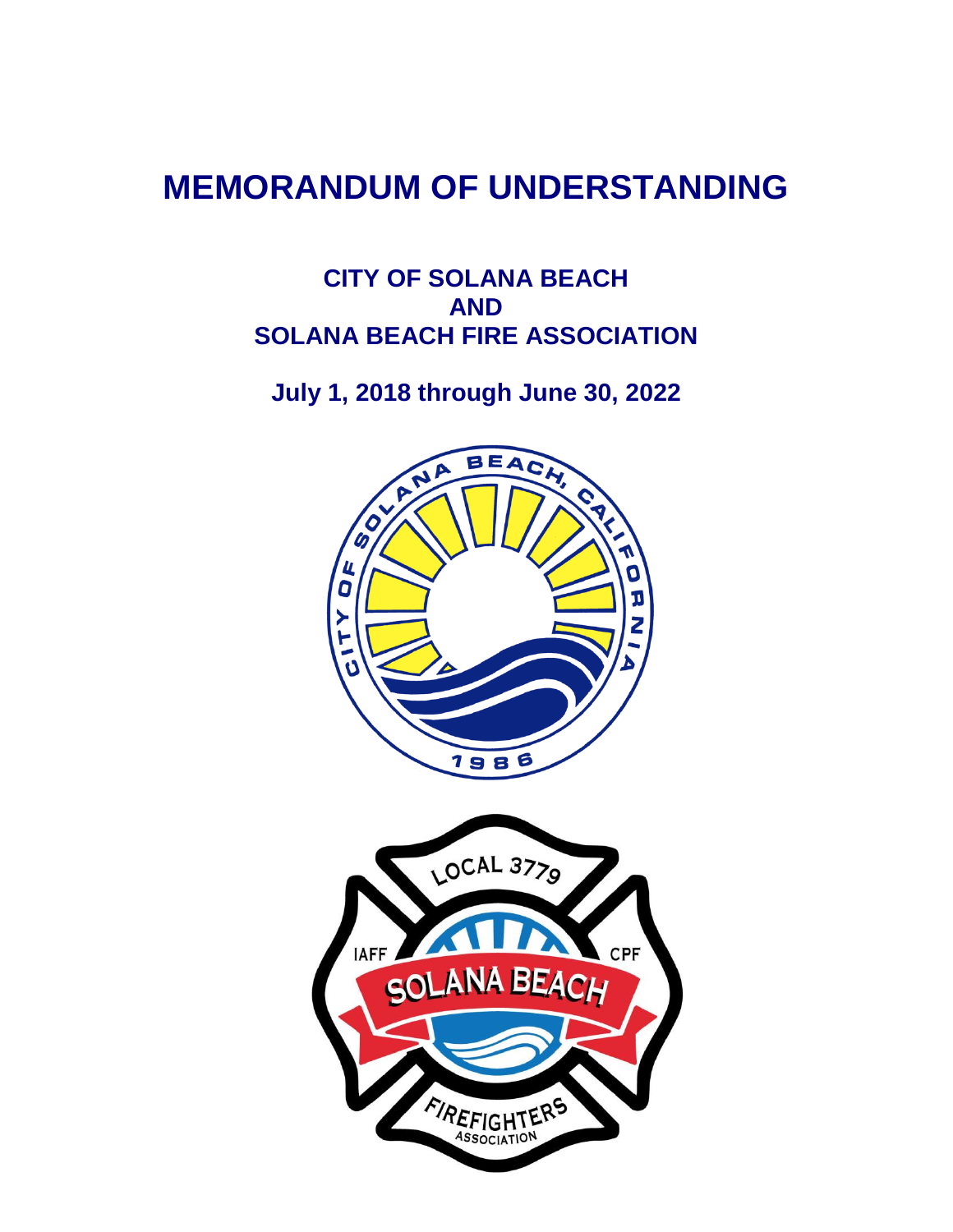# **MEMORANDUM OF UNDERSTANDING BETWEEN THE CITY OF SOLANA BEACH AND THE SOLANA BEACH FIREFIGHTERS' ASSOCIATION**

**July 1, 2018 through June 30, 2022**

# **TABLE OF CONTENTS**

| Section 1.  |                                             |  |
|-------------|---------------------------------------------|--|
| Section 2.  |                                             |  |
| Section 3.  |                                             |  |
| Section 4.  | AUTHORIZED AGENTS/REPRESENTATIVES 3         |  |
| Section 5.  |                                             |  |
| Section 6.  |                                             |  |
| Section 7.  |                                             |  |
| Section 8.  |                                             |  |
| Section 9.  |                                             |  |
| Section 10. | FULL UNDERSTANDING, MODIFICATION, WAIVER  9 |  |
| Section 11. |                                             |  |
| Section 12. |                                             |  |
| Section 13. | NEGOTIATIONS FOR A SUCCESSOR AGREEMENT 13   |  |
| Section 14. |                                             |  |
| Section 15. |                                             |  |
| Section 16. | PEACEFUL PERFORMANCE OF CITY SERVICES  15   |  |
| Section 17. |                                             |  |
| Section 18. |                                             |  |
| Section 19. |                                             |  |
| Section 20. | RETIREMENT SYSTEM CONTRIBUTIONS 17          |  |
| Section 21. |                                             |  |
| Section 22. |                                             |  |
| Section 23. |                                             |  |
| Section 24. |                                             |  |
| Section 25. | PLACEMENT & HIRE OF NEW AND                 |  |
|             |                                             |  |
| Section 26. |                                             |  |
| Section 27. |                                             |  |
| Section 28. |                                             |  |
|             |                                             |  |
|             |                                             |  |
|             |                                             |  |
|             |                                             |  |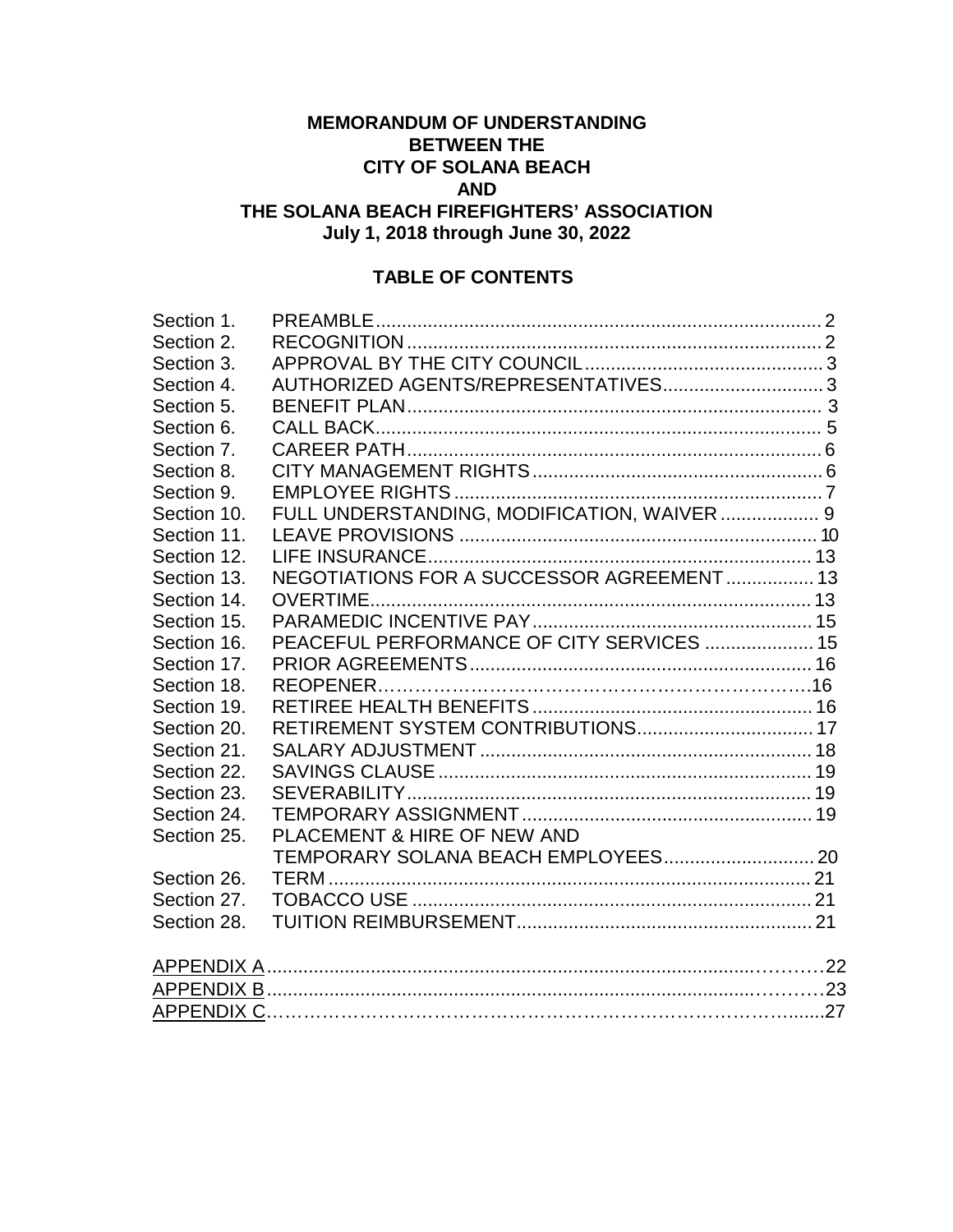# **MEMORANDUM OF UNDERSTANDING BETWEEN THE CITY OF SOLANA BEACH AND THE SOLANA BEACH FIREFIGHTERS' ASSOCIATION**

#### **SECTION 1 - PREAMBLE**

This Memorandum of Understanding (MOU) is made and entered into pursuant to Solana Beach Resolution No. 92-52 (Employer-Employee Relations Resolution), and applicable State law between the designated management representatives of the City of Solana Beach (CITY), and the Solana Beach Firefighters' Association (SBFA), the Recognized Employee Organization (under Solana Beach Resolution No. 92-52) for certain full-time fire department safety employees represented herein.

This MOU is the result of good faith negotiations regarding wages, hours and other terms and conditions of employment under the provisions of the California Meyers-Milias-Brown Act. The parties to this MOU hereto have met and conferred in good faith exchanging various proposals in an attempt to reach agreement. The parties affirm their mutual commitment to the goals of effective and efficient public service, high employee morale, sound and responsible management of CITY business, and amicable employer-employee relations. The parties encourage the highest possible degree of friendly cooperative relationships between their respective representatives at all levels and with and between all employees.

All provisions in this MOU constitute the entire understanding between the parties regarding the subject provisions. Provisions wherein this MOU is silent, the City's Personnel Rules and Regulations prevail. There are no Special Departmental Policies that supersede the issues addressed by this MOU, unless signed by the City Manager at the time of MOU Adoption. Any subsequent Departmental Policies affecting aspects of provisions contained in this MOU directly or indirectly related to compensation must be authorized and signed by the City Manager and made part of the MOU as a side letter.

#### **SECTION 2 - RECOGNITION**

Pursuant to Solana Beach Resolution No. 92-52 (Employer-Employee Relations Resolution), and applicable State law, the CITY acknowledges SBFA as the Recognized Employee Organization for fire department safety employees in the classifications of Firefighter/Paramedic, Fire Engineer, Fire Captain, and Shift Fire Captain, and all provisions of the MOU shall apply to said classifications.

Nothing in this Article is intended to amend, alter, modify or supersede the provisions of Resolution No. 92-52, the rights of employees there under, or the rights of individual employees under the provisions of the Meyers-Milias-Brown Act.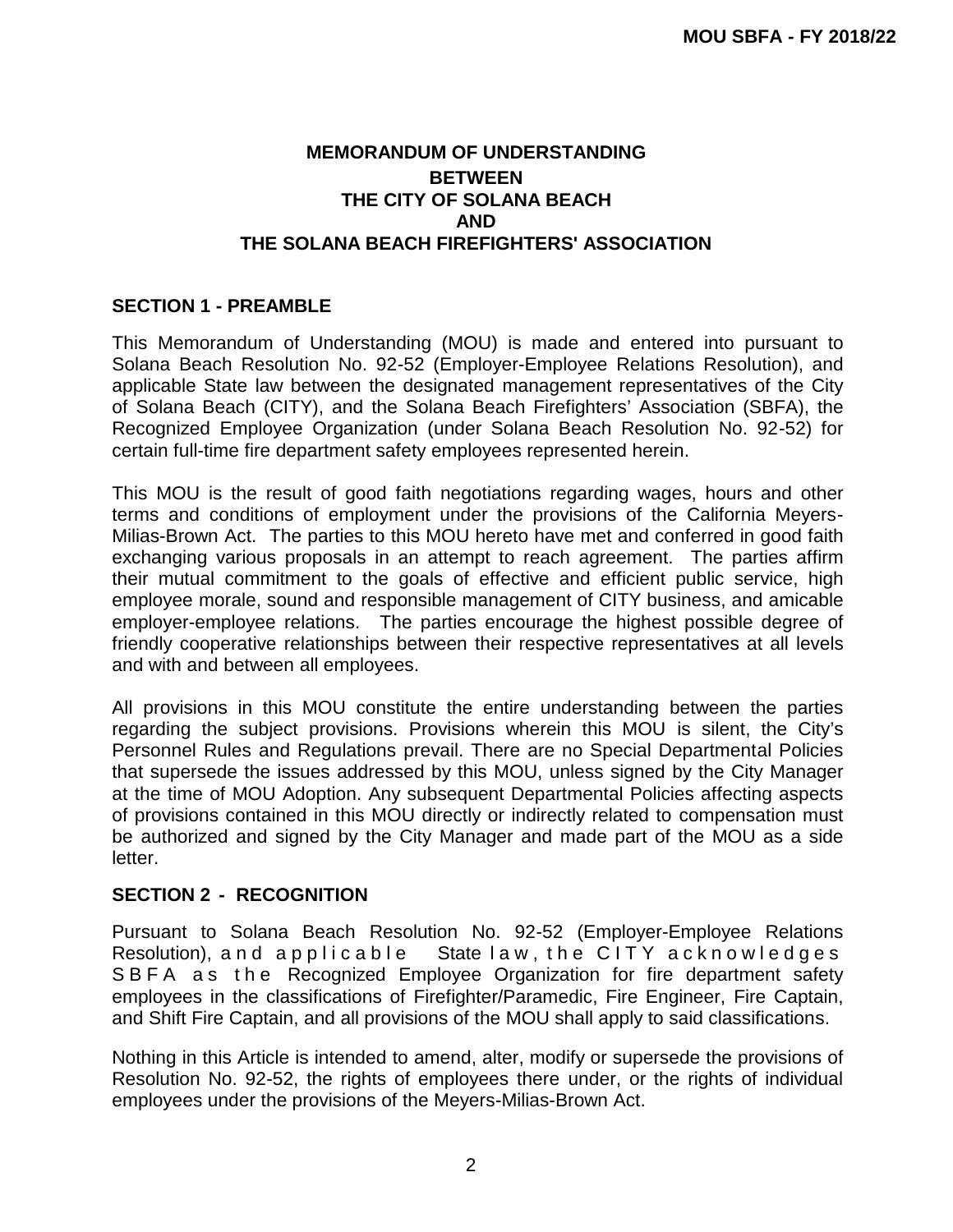# **SECTION 3 - APPROVAL BY THE CITY COUNCIL**

This MOU constitutes a mutual recommendation to be jointly submitted to the City Council for its consideration and approval. If this MOU is approved by the City Council, the CITY will act in a timely manner to implement the changes to or din ances, resolutions, rules, policies, practices and procedures, if any, contemplated by this MOU.

Upon approval by the City Council, this MOU, along with the Solana Beach Personnel Rules and Regulations (as existing on the date of this MOU or as modified by or pursuant to this MOU), Fire Department Policies and Directives (as existing on the date of this MOU or as modified by or pursuant to this MOU), and other Policies or Directives established by the CITY (as existing on the date of this MOU or as modified by or pursuant to this MOU) will govern the wages, hours and terms and conditions of employment of the employees represented by the SBFA, subject to the provisions and limitations of Chapter 2.44 (Personnel System) of the Solana Beach Municipal Code.

#### **SECTION 4 - AUTHORIZED AGENTS/REPRESENTATIVES**

The CITY'S principal authorized agent shall be the City Manager or the City Manager's authorized representative, unless a particular officer or employee is specifically designated in connection with the performance of a specific function or obligation set forth in the MOU. The SBFA's principal authorized agent shall be its president or a duly authorized designee of the president.

#### **SECTION 5 - BENEFIT PLAN**

All permanent employees in this Unit shall be entitled to receive health, dental and vision insurance in accordance with the group insurance policies acquired by the CITY.

- Effective July 1, 2018 through June 30, 2019, the CITY will contribute a monthly health insurance allowance up to a maximum of \$1,500 per month, per full-time employee, toward the medical, dental, and vision insurance options offered through the CITY's Flexible Benefit Plan.
- Effective July 1, 2019 through June 30, 2020, there will be no increase to the monthly health insurance allowance and the amount will remain up to a maximum of \$1,500 per month. All previous terms apply.
- Effective July 1, 2020 through June 30, 2021, the City will increase the maximum monthly health insurance allowance by 5% from \$1,500 to a maximum of up to \$1,575 per month, per full-time employee, toward the medical, dental, and vision insurance options offered through the CITY's Flexible Benefit Plan. All previous terms apply.
- Effective July 1, 2021 through June 30, 2022, there will be no increase to the monthly health insurance allowance and the amount will remain up to a maximum of \$1,575 per month. All previous terms apply.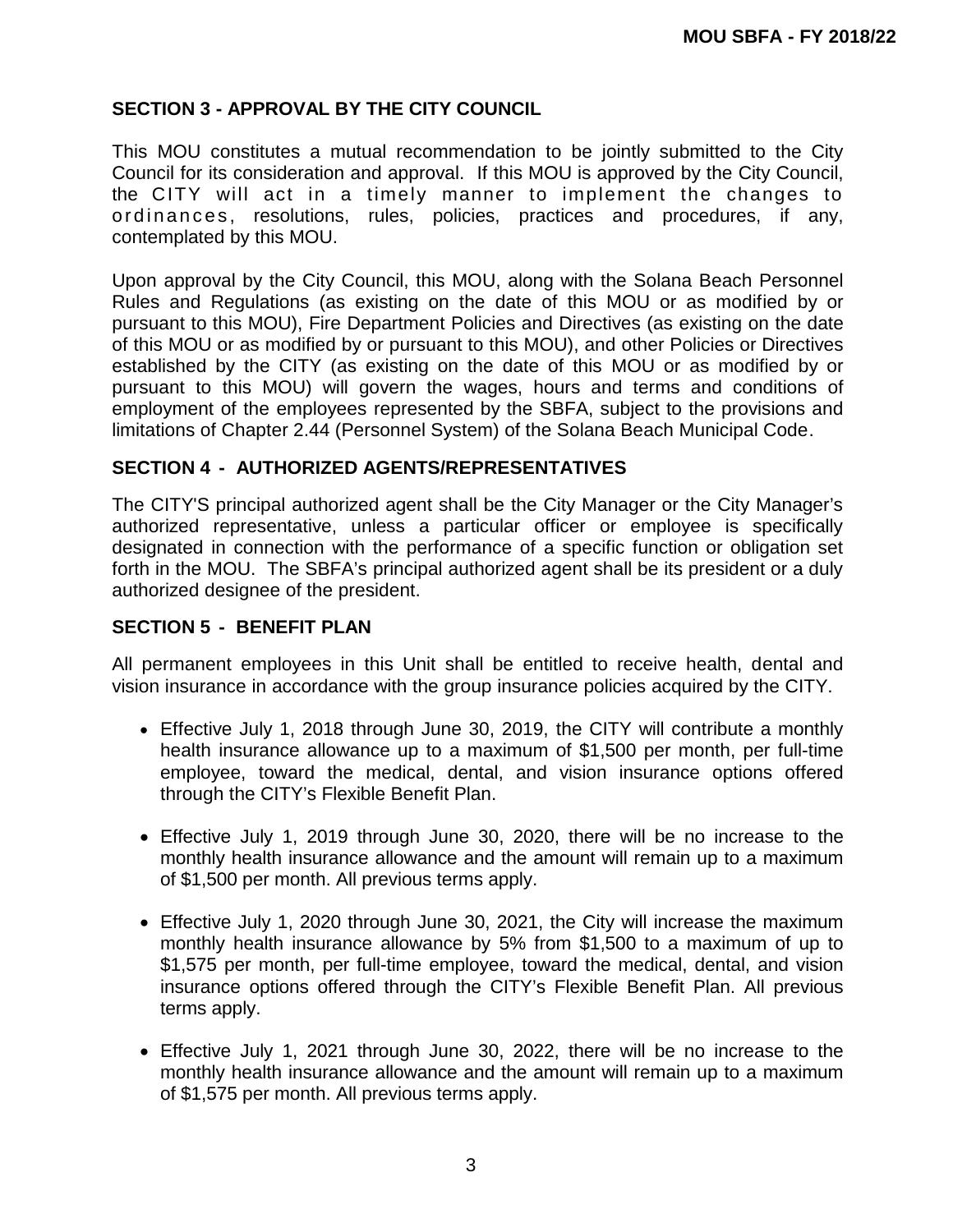All wages, benefits, hours, terms, and conditions of employment listed in this MOU will continue until June 30, 2022 and thereafter until a new agreement is reached.

#### **Opt-Out/Cash Back Provisions:**

#### **Employees hired prior to July 1, 2018:**

- 1) Employees who do not enroll in the medical, dental or vision insurance plans provided by the City ("opt-out") will receive \$1,293 cash back per month. Employees who opt-out of plans provided by the City must provide proof of other "minimum essential group medical insurance coverage" to the Human Resources Manager, as set forth below.
- 2) Employees who either:
	- a) Do not enroll in the medical insurance plan provided by the City and enroll in either the dental or vision plans provided by the City; or
	- b) Enroll in medical and dental or vision plans provided by the City where the total monthly health insurance premiums cost less than \$1,293

will receive the difference between \$1,293 and their total monthly insurance premiums for medical, dental, and vision plans provided by the City.

3) No cash back will be provided to employees whose total monthly insurance premiums for medical, dental, and vision plans provided by the City exceed \$1,293.

#### **Employees hired on or after July 1, 2018:**

- 1) Employees who do not enroll in the medical, dental or vision insurance plans provided by the City ("opt-out") will receive \$475 cash back per month. Employees who opt-out of plans provided by the City must provide proof of other "minimum essential group medical insurance coverage" to the Human Resources Manager, as set forth below.
- 2) Employees who either:
	- a) Do not enroll in the medical insurance plan provided by the City and enroll in either the dental or vision plans provided by the City; or
	- b) Enroll in medical and dental or vision plans provided by the City where the total monthly health insurance premiums cost less than \$475

will receive the difference between \$475 and their total monthly insurance premiums for medical, dental, and vision plans provided by the City.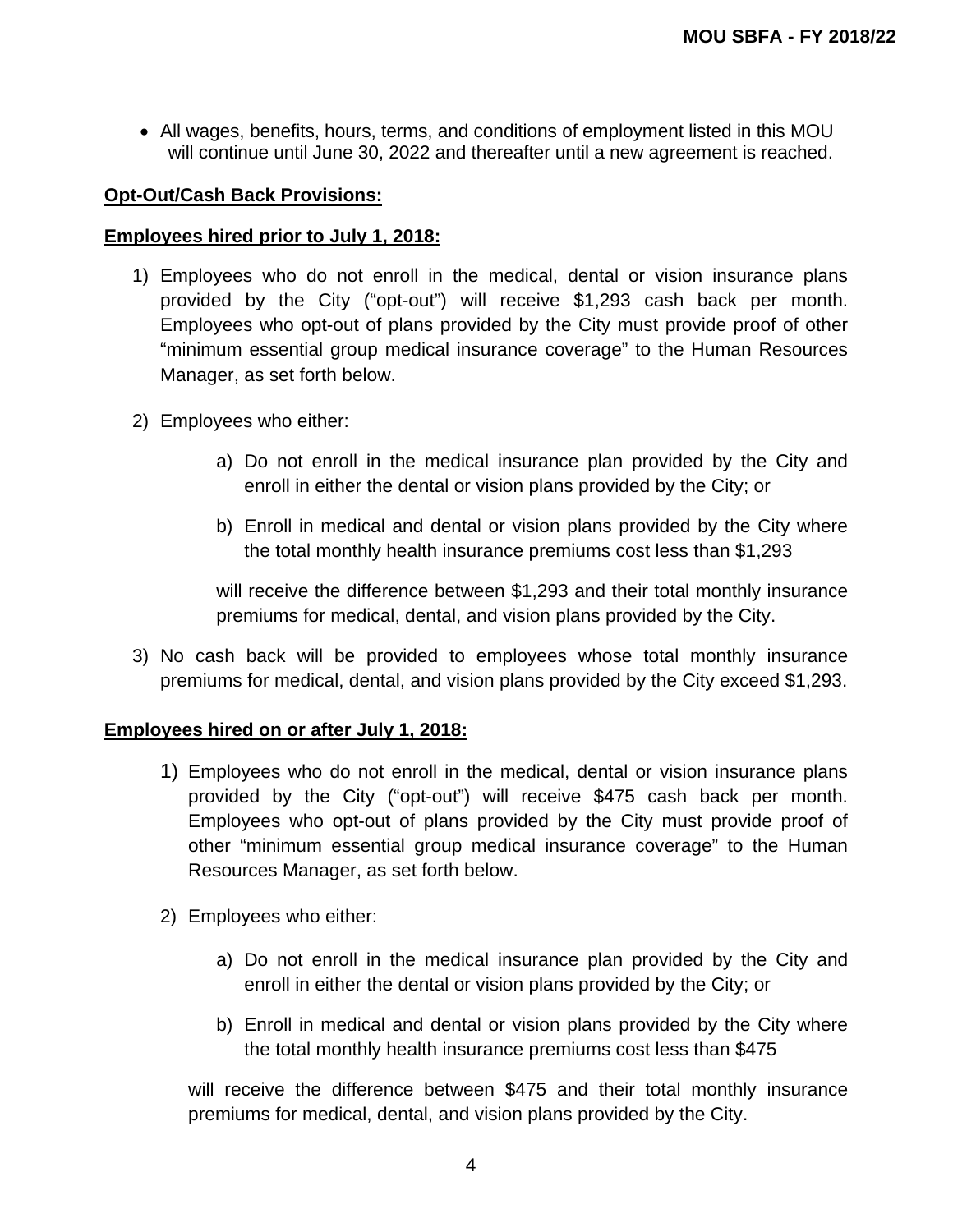3) No cash back will be provided to employees whose total monthly insurance premiums for medical, dental, and vision plans provided by the City exceed \$475.

The CITY will make available medical, dental, and vision insurance plans for SBFA employees. The City also provides for employee participation in Health Care and Dependent Care Flexible Spending Accounts. The Flexible Spending Accounts are established under Section 125 of the Internal Revenue Code and will be administered by a third party administrator (TPA).

All employees must either elect medical insurance for employee only or provide satisfactory proof of other minimum essential group medical insurance coverage through a non-CITY plan. The CITY's Human Resources Department will be responsible for approving an employee's proof of health coverage. After the CITY's initial verification of employee coverage under another non-CITY medical plan, the Human Resources Department will request proof of coverage as often as deemed necessary to ensure an employee's continued medical insurance coverage. All costs of insurance coverage for the employee or dependents in excess of the CITY contribution shall be borne by the employee.

All Cafeteria Plan elections must be made on forms approved by the Human Resources Department Elections must be made prior to the beginning of the Plan year and must remain in effect unless there is a qualifying event as defined under IRS regulations and the City of Solana Beach Flexible Benefit Plan, and approved by the Human Resources Department.

#### **SECTION 6 - CALL BACK**

Employees shall be entitled to call back pay as provided in the City Personnel Rules and Regulations.

Call back work is defined as work required by management of an employee who, following completion of the employee's work day or work week and departure from employee's work site, is unexpectedly ordered to report back to duty to perform necessary work.

Employees who are called back shall receive a minimum of three (3) hours compensation at time and one half.

Whenever an employee is called back, the employee shall receive the minimum provided or pay for hours actually worked, whichever is greater.

Hours worked shall be calculated beginning at the time the call back is received by the employee and ending when the employee is relieved of duty.

If an employee, who is called back to work and has completed his/her assignment and left work, is called back to work, he/she shall not receive another minimum if the time return is within the previous call back minimum.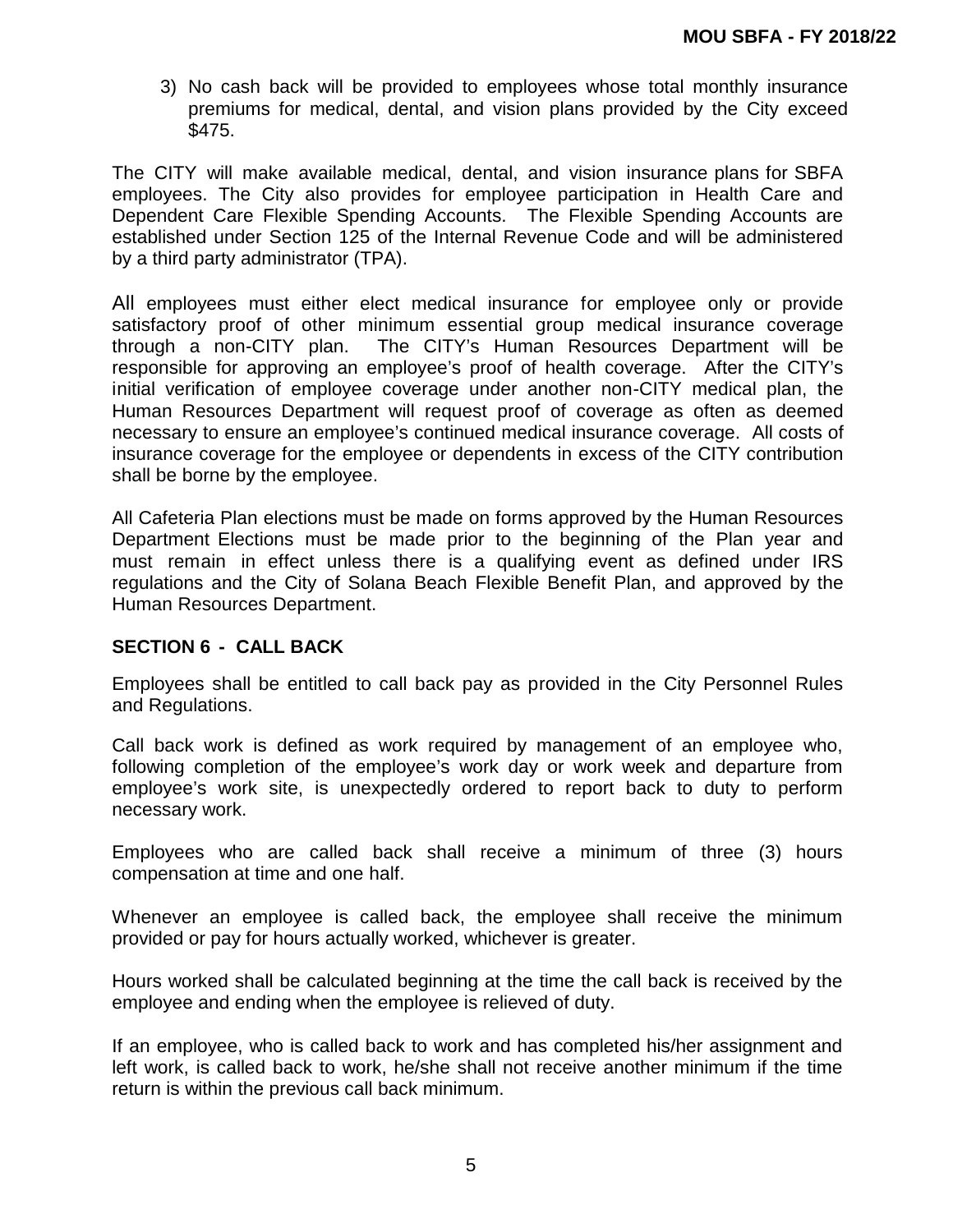Stand-by time as provided under Section 9.03 D of the Personnel Rules shall not apply to employees covered by this MOU.

# **SECTION 7 - CAREER PATH**

The career path for the fire department shall be: Firefighter/Paramedic, Engineer, Fire Captain, Shift Fire Captain, Battalion Chief, Deputy Fire Chief, and Fire Chief. The Fire Chief shall determine the job qualifications and duties for the positions within the career path, with the exception of the Fire Chief position, according to the management rights provisions of this MOU. To the extent that a change in the job qualifications and duties implicates negotiable matters, the City will negotiate said changes with the Association, as required by law. Nothing in the career path shall be construed as requiring the CITY to promote or hire any employee, or as precluding any lawful method for the selection of employees.

The City's salary schedule shall maintain a 5% separation between the Firefighter/Paramedic classification and the Engineer classification.

SBFA acknowledges that the CITY intends to retain a compensation differential of 2% between the Fire Captain and Shift Fire Captain ranges, and to b a s e s a l a r y comparisons on the Fire Captain position.

#### **SECTION 8 - CITY MANAGEMENT RIGHTS**

The CITY retains and has the exclusive decision-making authority to manage municipal services and the work force performing those services so long as the CITY exercises that exclusive authority in conformity with the express provisions of this MOU.

Subject only to the provisions of this MOU, the CITY has the exclusive decision-making authority to:

- (a). Determine and modify the organization of CITY government and its constituent work units;
- (b). Determine the nature, standards, levels and mode of delivery of services to be offered to the public, provided, however, should the City determine to change the mode of delivery of services to be offered to the public, it shall first notify SBFA and if an effect on represented employees is identified, shall meet and confer with SBFA regarding the effect of such decision on represented employees;
- (c). Determine the budget for the CITY and its respective departments, to allocate funds and resources and determine revenue sources;
- (d). Determine methods, means, and the numbers and kinds of personnel by which services are to be provided;
- (e). Determine whether goods or services shall be made, purchased or contracted for, provided, however, should the CITY determine to contract out bargaining unit work, it shall first meet and confer with SBFA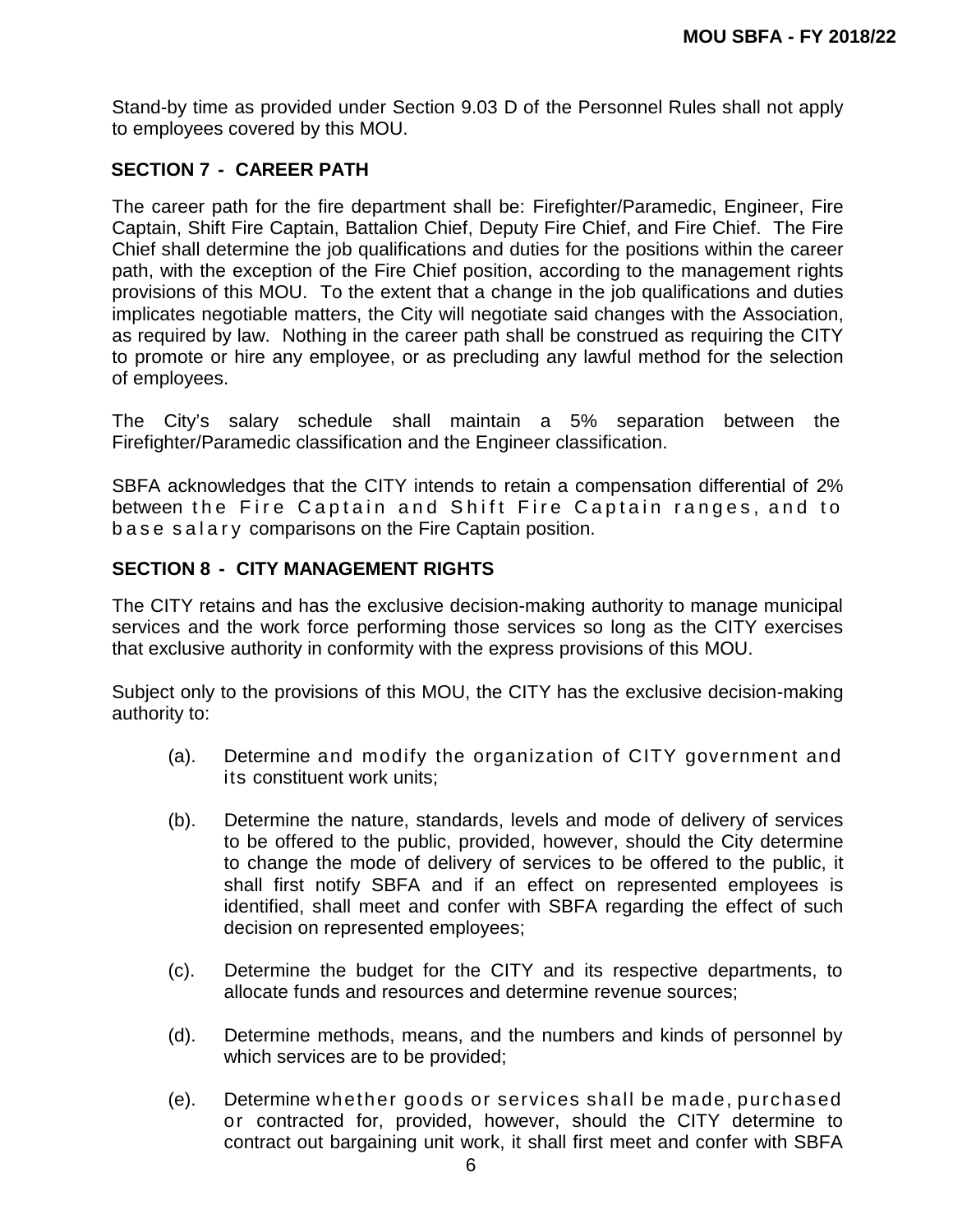regarding the effect of such decision on represented employees;

- (f). Determine employee work assignments, including scheduling and assignment of work and overtime;
- (g). Establish employee performance standards and require compliance therewith;
- (h). Promote or hire employees and establish job qualifications, descriptions and requirements;
- (i). Discharge, suspend, demote, reduce in pay, reprimand, withhold salary increases and benefits, or otherwise discipline employees subject to the provisions of the City's Personnel Rules and Regulations;
- (j). Relieve employees from duty because of lack of work or lack of funds or for other legitimate reasons;
- (k). Implement rules, regulations and directives consistent with law and the provisions of this MOU;
- (l). Take all necessary actions to protect the public health, safety and welfare in emergencies.

The manner in which the CITY exercises any of the rights under this paragraph shall not be subject to any grievance procedures.

#### **SECTION 9 - EMPLOYEE RIGHTS**

As a result of this MOU, no person shall be favored or discriminated against by either the CITY or SBFA, to the extent provided by law because of political or religious opinions or affiliations, race, national origin, age, sex, sexual orientation or disability.

Neither the CITY nor SBFA shall interfere with, intimidate, restrain, coerce, or discriminate against employees covered by this MOU because of the exercise of rights to engage or not engage in SBFA activity or because of the exercise of any right provided to employees by this MOU or the Meyers-Milias-Brown Act.

Nothing in this MOU shall be construed as a waiver of any of the following rights of individual employees which may be exercised in compliance with applicable laws, ordinances and rules and regulations:

(a). The right to form, join and participate in the activities of employee organizations of the employee's own choosing for the purpose of representation on matters of employer/employee relations or not to join or participate in the activities of any organization as provided in Solana Beach Resolution No. 92-52. All employees have a right to be free from interference, intimidation, restraint, coercion, discrimination, or reprisal on the part of the management representatives, the supervisor, other employees, or employee organizations, with respect to his or her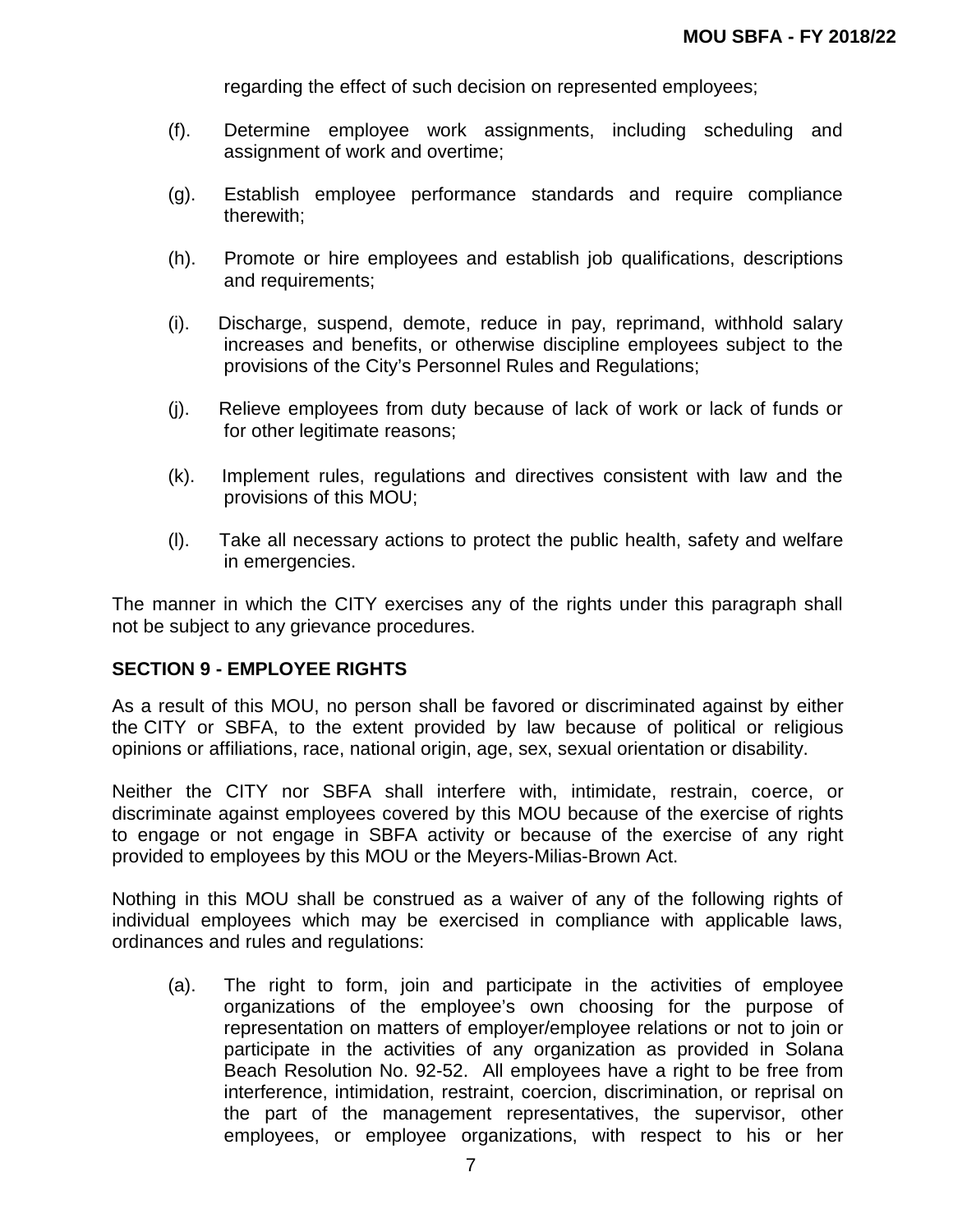membership or non-membership in any employee organization.

- (b). Pursuant to the Meyers-Milias-Brown Act, the right to represent himself or herself individually in employer/employee relations with the CITY or to be represented through a representative designated by the employee.
- (c). The right to review his or her individual personnel file during regular business hours, and at times convenient to the employee and Human Resources. The employee must give written notification of the request at least twenty-four (24) hours in advance to the Human Resources Department.

As the recognized employee organization, SBFA has the following rights which the CITY hereby recognizes:

- (a). To govern its internal affairs;
- (b). To use bulletin boards at CITY offices in locations convenient to SBFA and approved by the City Manager. SBFA shall have exclusive control over the material placed on the bulletin boards designated for its use; provided, however, that SBFA agrees to not post, and to immediately remove any unauthorized material, which is defamatory, violates CITY policies designed to assure a workplace free from harassment or discrimination, violates rules relating to political advocacy in the workplace, or violates any state or federal law;
- (c). To use, with prior approval of the City Manager, CITY facilities for off-duty meetings of SBFA members; provided, however that use of CITY equipment or supplies other than incidental use during such meetings of items normally used at business meetings such as desks, chairs, blackboards, dry boards, and similar items is prohibited;
- (d). To have reasonable access during working hours to members of SBFA for the purposes of providing representation and consultation; provided, however, that such access shall be subject to the approval of the Fire Chief in order to ensure no interference with the convenient operation of the Department and further provided that personal visits by business agents or representatives shall be subject to reasonable prior notice to the Chief;
- (e). To have up to two of its members designated as representatives for the purposes of meeting and conferring with the CITY and to have those members provided with reasonable time off without loss of pay, during scheduled work hours, when those representatives are meeting and conferring with representatives of the CITY on matters within the scope of representation.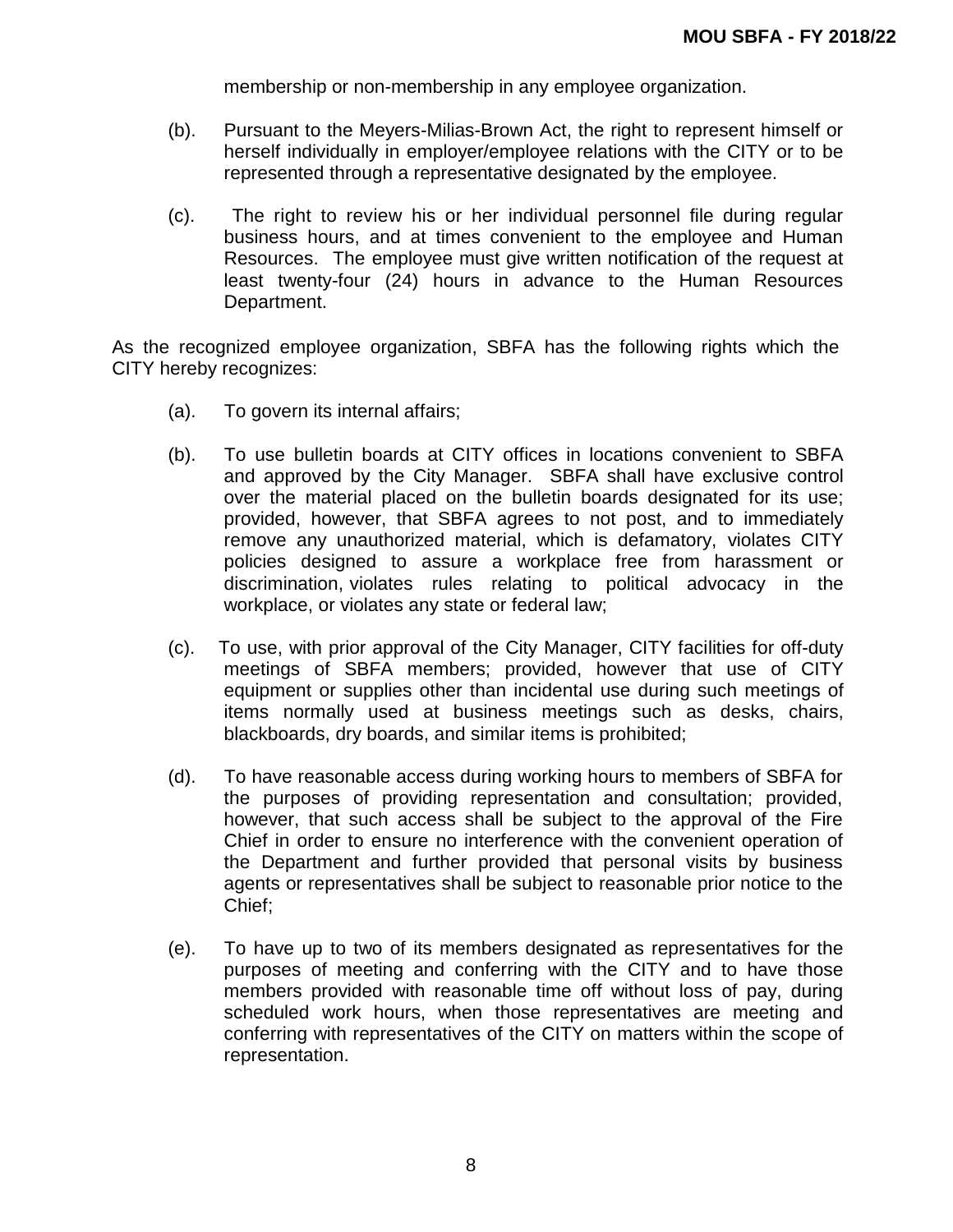A SBFA representative shall be allowed to be present, at the request of anv represented employee, during any hearing or meeting regarding discipline or a grievance:

(a). SBFA may designate one employee representative to assist an employee in preparing and presenting materials for disciplinary or grievance procedures. The designated employee representative shall be allowed

reasonable release time from regularly scheduled duties for the purpose of investigating and preparing material for such procedures. Supervisors shall be given at least one-day prior written notice in the event release time is requested, unless the supervisor agrees otherwise. Employee representatives, who investigate, prepare, or present materials during offduty time shall do so on their own time and shall not be considered to be working. Employee representatives and employees who attend personnel hearings during their off-duty time shall do so on their own time and shall not be considered to be working. If an employee who would otherwise be off-duty during the time of a personnel hearing is subpoenaed or ordered to attend the hearing, then the employee shall be considered to be working during the time the employee is in at the hearing in response to the order or subpoena.

(b).A designated employee representative requesting time off under this Section shall direct the request to the Chief in writing within a reasonable time before the date requested. The Chief shall respond to the request as soon as feasible, but not later than 5:00 p.m. on the next business day following the request. The request may be denied only if the Chief determines that it would unreasonably interfere with departmental staffing or sufficient coverage of departmental assignments. If the Chief does not respond to the request within the time provided by this Section, the City Manager may grant the release time. If the Chief or Manager does not grant the release time because of workload or other scheduling reasons, the Chief or Manager shall give notice to the employee of a date or dates when the release time will be provided.

#### **SECTION 10 - FULL UNDERSTANDING, MODIFICATION, WAIVER**

It is the intent of the parties that this MOU set forth the full and entire understanding of matters agreed to upon conclusion of the meet and confer sessions that resulted in this MOU. Any other matters not contained herein that were or could have been addressed during the meet and confer sessions are superseded and terminated in their entirety. This MOU may not be amended except by a writing executed by the parties after appropriate negotiations.

During the term of this MOU neither party shall be required to negotiate with the other regarding changes or modifications of the MOU, except as defined and agreed to with respect to re-opener clauses. If during the term of this MOU it becomes necessary for either party to propose changes in matters within the scope of representation and not covered by this MOU, then the party proposing the change shall give written notice to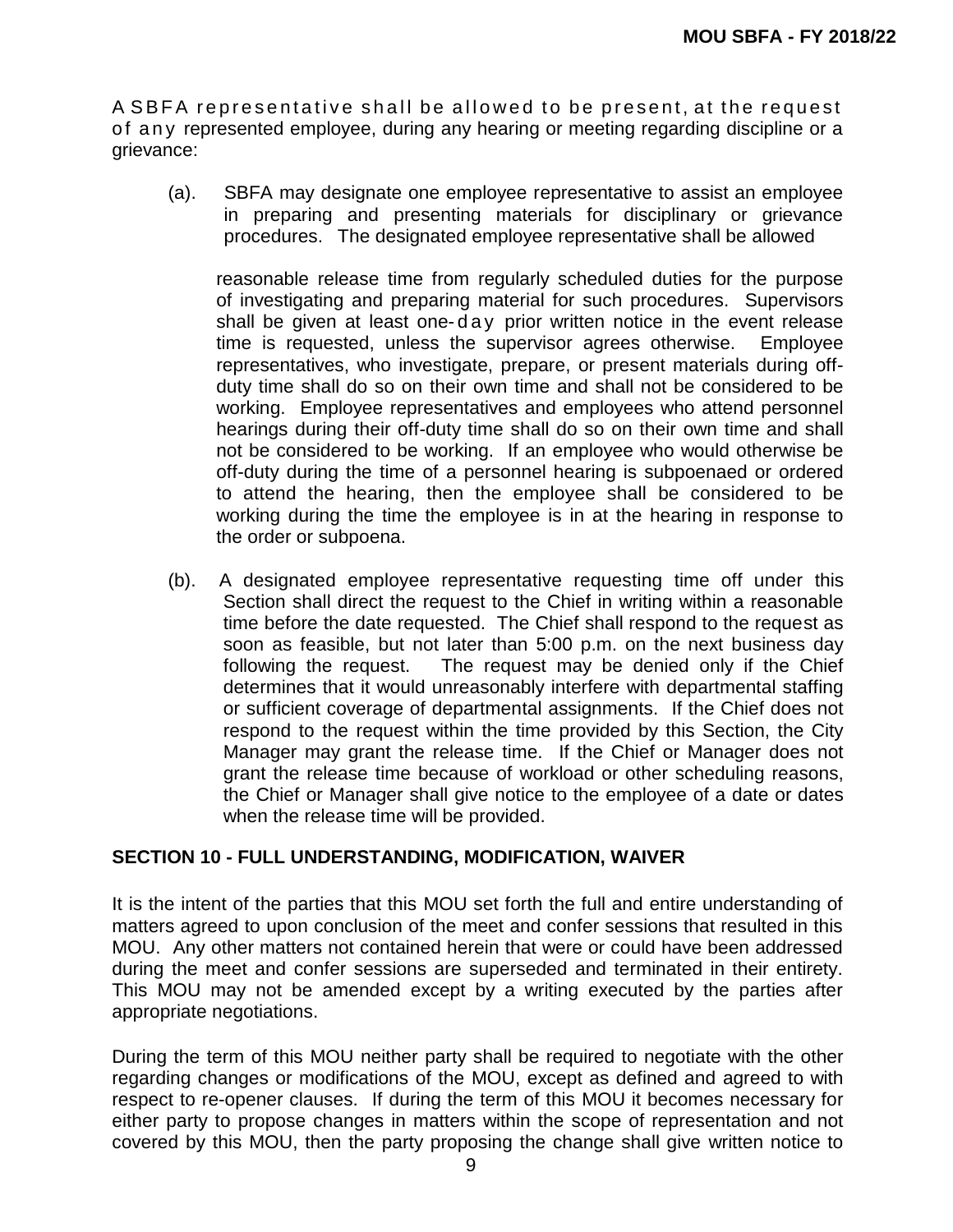the other party of the proposed change and request consultation or meeting and conferring as appropriate. The party to whom the request is made shall indicate within ten days of receipt of the written notice, in writing, whether they approve of the change as proposed or whether the party desires to consult or meet and confer. If the party desires consultation or meeting and conferring, the parties shall meet promptly in an earnest effort to reach a mutually satisfactory resolution of the matter as quickly as possible. Failure by SBFA to request consultation or meeting and conferring shall not be deemed approval of any action taken by the CITY, but only as a waiver of the right to consult or meet and confer.

Nothing in this MOU shall be construed to limit the authority of the CITY to make changes required to respond to an emergency. However, the CITY shall notify SBFA of such changes as soon as reasonably feasible. Emergency changes shall not extend beyond the period of emergency. "Emergency" means an unforeseen circumstance requiring immediate implementation of the change.

The consent to, or waiver of, any breach, provision or condition of this MOU shall not constitute a precedent in the future enforcement of any or all of the provisions of this MOU, nor a consent to, or waiver of, any future breach, provision or condition, unless otherwise expressly stated to the contrary in writing.

#### **SECTION 11 - LEAVE PROVISIONS**

SBFA agrees to abide by City's Administrative Policy #31, Vacation, Sick Leave, and Other Leaves Use and Accrual.

Section 11.1 Vacation

Paid vacation shall be accrued on an hourly basis as follows:

| Months of Employment        | <b>Accrued Hours</b>                        |
|-----------------------------|---------------------------------------------|
| $12 - 36$ completion months | 112 hours/year or<br>4.308 hours/pay period |
| 37 - 120 completion months  | 168 hours/year or<br>6.461 hours/pay period |
| 121+ completion months      | 224 hours/year or<br>8.616 hours/pay period |

Full-time employees shall be entitled to earn and use vacation time according to the provisions of the City Personnel Rules and Regulations and the Fire Department Vacation Policy as amended as of the date of this MOU.

Section 11.2 Sick Leave

Fire employees who regularly work a schedule that averages 56 hours per week shall accrue sick leave at the rate of 7.385 hours per biweekly pay period. There shall be no limit to the amount of sick leave that an employee may accumulate.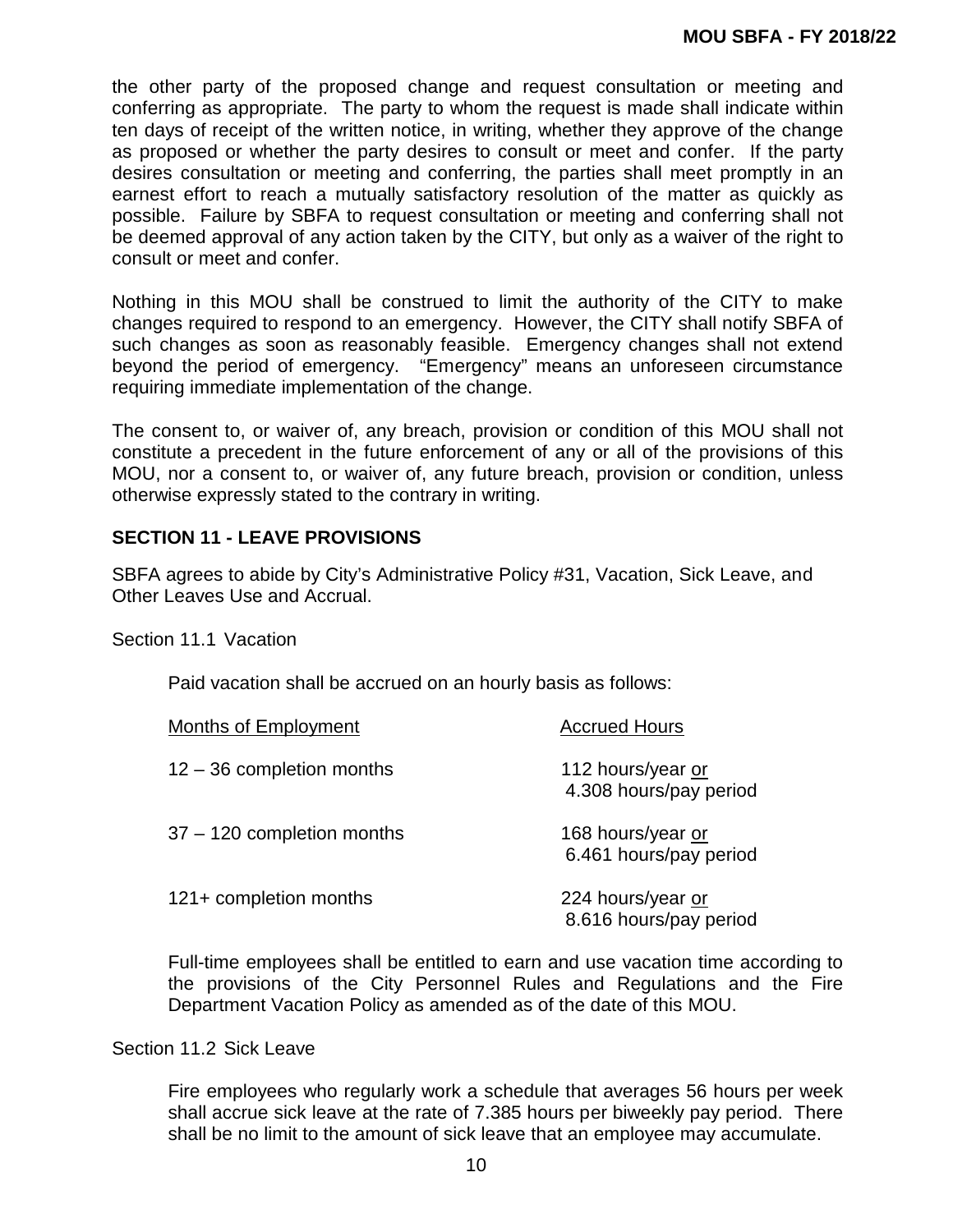Full-time employees shall be entitled to earn and use sick leave according to the provisions of the City Personnel Rules.

Sick Leave Conversion: Personnel Rules and Regulations Section 10.02(E) will be revised to reflect that 40 hours of sick leave may be converted to vacation leave when an employee has not used up more than 40 hours of sick leave during the previous year. All other provisions and requirements regarding Sick Leave will remain unchanged.

Section 11.3 Holiday

Holidays and holiday pay are generally governed by the City Personnel Rules and Regulations. However, because employees subject to this MOU are required to work shifts to provide full time fire protection services, each fire department safety employee working shift work shall receive an annual total of 122 hours of Holiday-in-Lieu payable in equal installments each two-week pay period. Holiday-in-Lieu is considered "Special Compensation" by CalPERS and California Code of Regulations (CCR) 571(5) defines "Holiday Pay" as additional compensation for employees who are normally required to work on an approved holiday because they work in positions that require staffing without regards to holidays. Therefore, CalPERS considers Holiday Pay as pensionable compensation.

Section 11.4 Bereavement Leave

Bereavement Leave is generally granted so an employee does not have the shock of a death in the immediate family compounded by the loss of pay. All hours of Bereavement Leave will count as hours worked for the purposes of FLSA calculations.

Section 11.4.1 Immediate and Extended Family Definitions

Members of the immediate family are defined as an employee's spouse, registered domestic partner, children, father, mother, brothers, sisters, father-inlaw, mother-in-law, brothers-in-law, sisters-in-law, fiancés and grandparents.

Members of the extended family are defined as an employee's aunts, uncles, and first cousins.

Section 11.4.2 Bereavement Policy

SBFA Members will be granted reasonable bereavement time off without the loss of pay, as follows:

When a death occurs in an employees' immediate family (as defined in Section 11.4.1), a shift employee will be allowed up to two (2) shifts with pay for the emergency. A day shift employee will be allowed up to five (5) work days with pay for the emergency. The Fire Chief shall have discretion to grant or deny the written request of a shift employee for up to two (2) additional shifts of paid bereavement leave for the death of an immediate family member.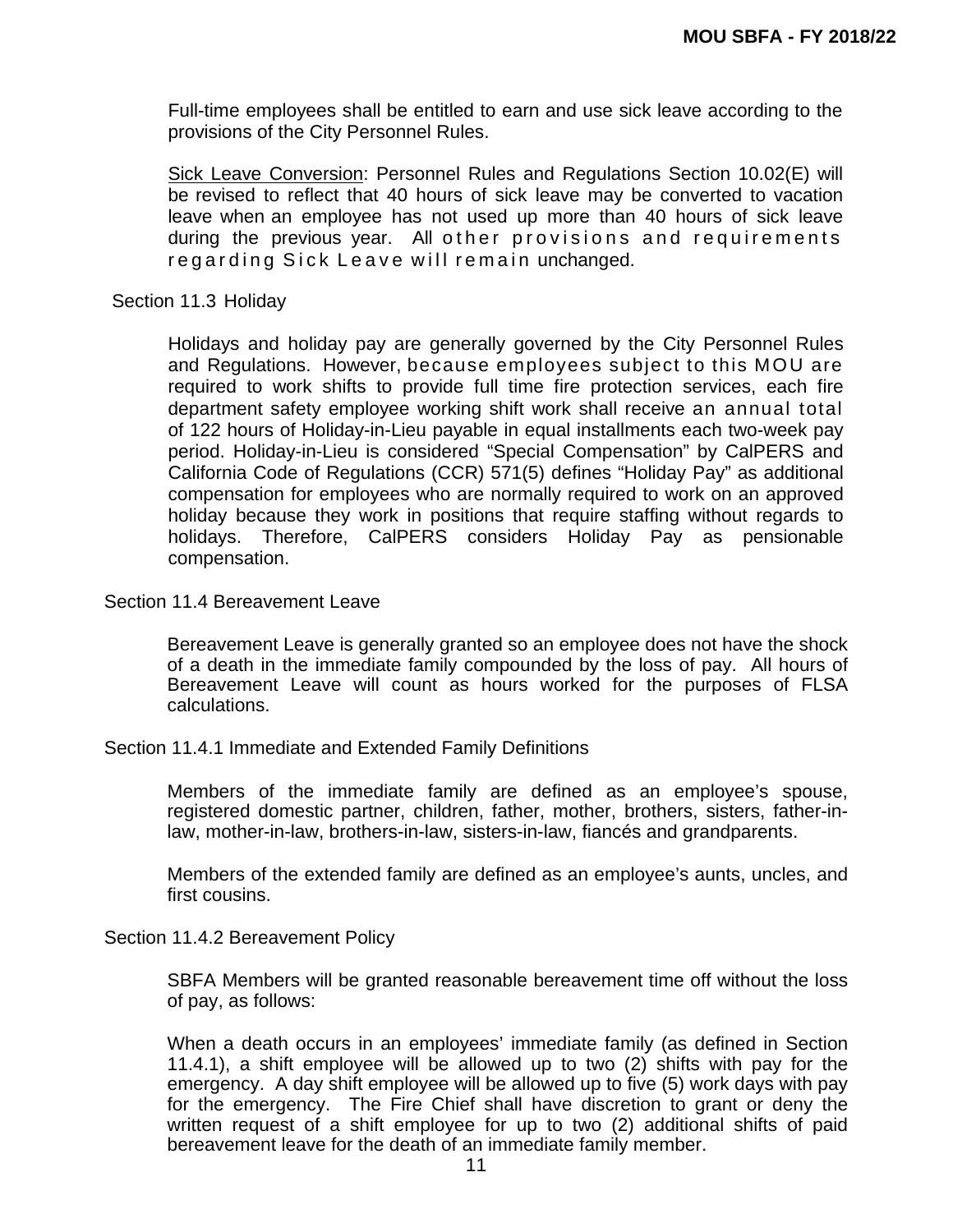When a death occurs in an employee's extended family, (as defined in Section 11.4.1), day shift employees will be allowed four (4) days of paid bereavement leave and shift employees will be allowed two (2) shifts of paid bereavement leave.

#### Section 11.5 Witness Duty

Notwithstanding the Witness Duty Section of the City of Solana Beach Personnel Rules and Regulations Manual, if an employee is required by subpoena to appear in court on a matter arising out of the course and scope of their employment, at a time other than a regular work shift of the employee, the employee shall be entitled to one additional hour of compensation in lieu of travel time.

#### Section 11.6 Union Leave

During the month of January (February will be allowed for 2017 due to the execution date of this MOU), employees may voluntarily donate up to four (4) hours of Vacation per calendar year to a Union Time Bank to be used by Employees to attend activities such as conferences, educational opportunities, and related union business as verified and authorized by the President of the

Association (or his/her designee) and approved by the City Manager (or his/her designee). Such time shall not be considered City work time, but rather, off-duty time engaged in voluntary union business activities. The use of such leave time shall be considered hours worked for the purposes of calculating overtime under the FLSA. The maximum amount of Union Leave hours permitted to count as time worked for the purposes of calculating overtime is limited to no more than eight (8) hours per employee per day.

Donated leave time shall be converted at the employee's current hourly rate. Unused hours placed in the bank will carry over to the next calendar year.

In the event there are insufficient hours in the bank to cover the employee's time attending union business activities, the employee is required to obtain advance approval from the Fire Chief and City Manager for paid or unpaid leave to cover any absence from work.

The Association indemnifies and holds the City of Solana Beach harmless from any claims of any kind arising from the use of these hours. An employee paid with these hours is not considered working or performing duties within the scope of his/her position for the City of Solana Beach.

Section 11.7 Special Leaves of Absence Without Pay

An employee who has been employed by the CITY for at least 12 months and who has been employed for at least 1250 hours of service during the 12-month period immediately preceding the commencement of leave shall be entitled to a leave or leaves of absence, without pay, with right to return to the position, as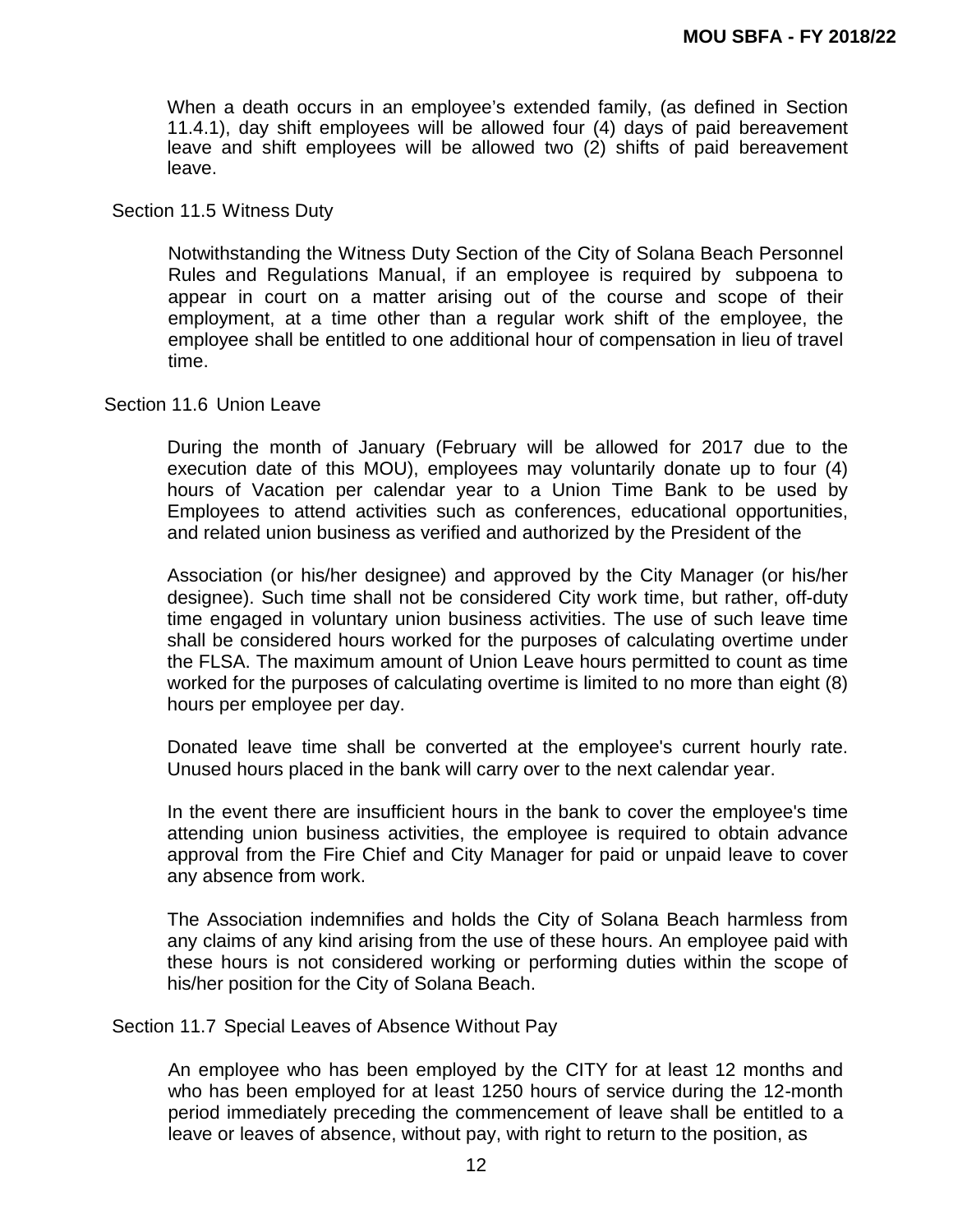specified by the Family Leave and Medical Act of 1993 (California Government Code 12945.2) and California Family Rights Act or other such provisions by Federal and State Statute.

#### **SECTION 12 - LIFE INSURANCE**

The CITY shall provide life insurance coverage through group policy acquired by the CITY for all CITY employees with basic coverage at an amount equal to the employee's annual base salary.

#### **SECTION 13 - NEGOTIATIONS FOR A SUCCESSOR AGREEMENT**

Negotiations for a successor MOU shall begin by the submission by either party of a proposal or a written request to meet and confer not later than March 1, 2022.

If a proposal or request is submitted, meet and confer sessions shall begin by March 15, 2022, and shall continue until an agreement is reached or until an inability to reach agreement (impasse) is declared. The parties agree to use good faith efforts to conclude meet and confer sessions before June 30, 2022.

If neither party submits a proposal or request to meet and confer, the wages, hours and terms and conditions of employment of this MOU shall automatically continue in full force and effect for an additional one-year term. In the event of such automatic extension, the time for exchanging proposals and opening negotiations as set forth in this Article shall be adjusted accordingly. This process of automatic extensions in the event of a failure by either party to submit a proposal or written request to meet and confer may continue from year to year.

#### **SECTION 14 - OVERTIME**

Employees shall be entitled to overtime pay or compensatory time off in lieu of overtime pay as provided in Section 9.02 of the City's Personnel Rules and Regulations and as specified below, provided that, pursuant to Personnel Rule Section 1.06, the provisions of the MOU shall prevail over the Personnel Rules in the event of a conflict. Nothing in this MOU or the Personnel Rules and Regulations shall be construed as guaranteeing that overtime work will be available.

#### **Definitions:**

#### **Work Period**

The FLSA "Work Period" for members of the Solana Beach Firefighter's Association shall be defined as a 24-day work-period cycle coinciding with the 24-day Firefighter's Shift Schedule. The parties understand that the City's adoption of the aforementioned 24-day, 182-hour work period pursuant to Section 7(k) of the Fair Labor Standards Act remains in full force and effect through the term of the MOU. However, overtime entitlements will be based on the criteria set forth in the next section entitled "Calculation of Overtime".

#### **Calculation of Overtime**

 Overtime shall be calculated based on a 24-day, 182-hour work period and overtime shall be paid for all hours worked over 182 hours per work period. Employees shall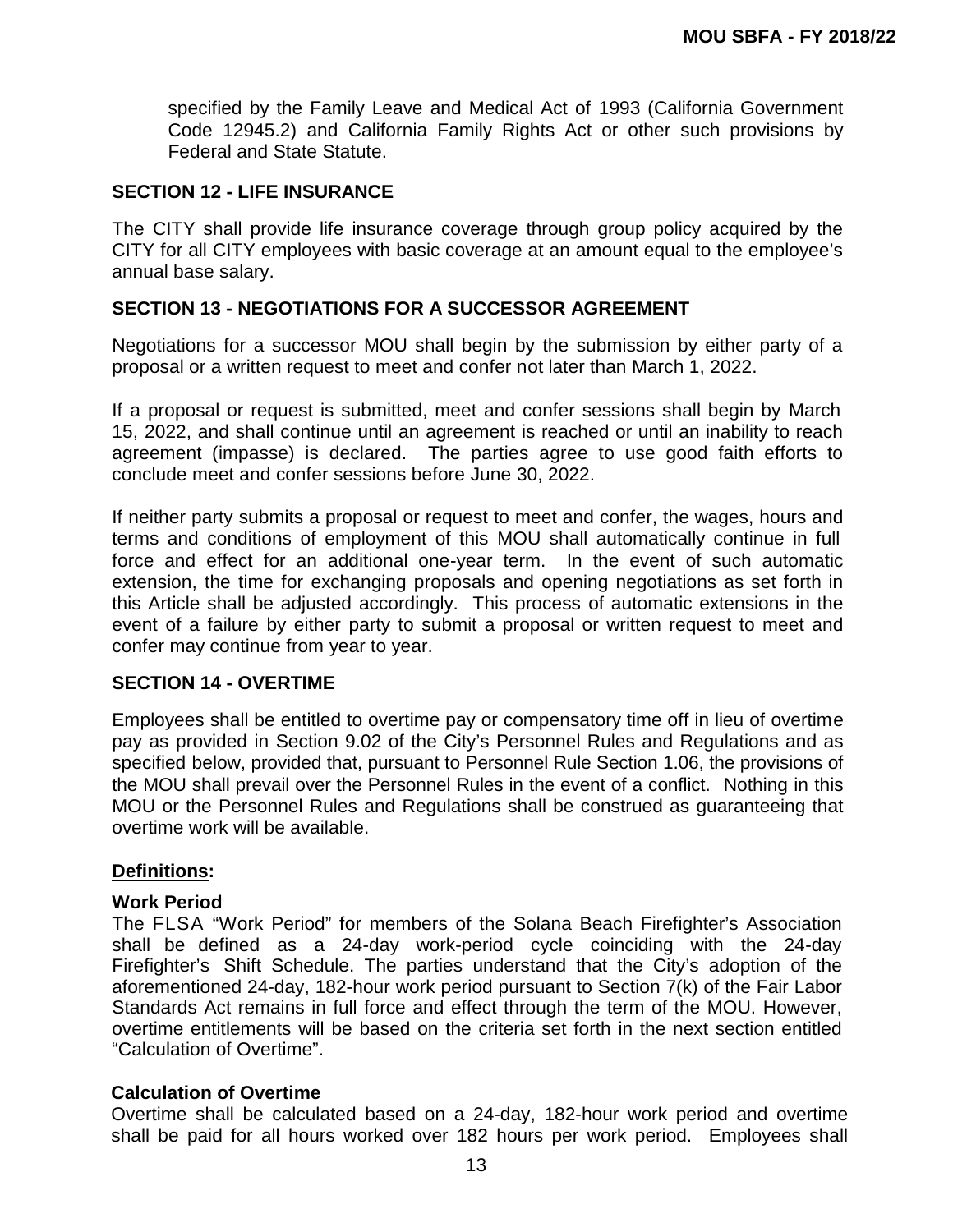receive payment for 112 hours worked at the employee's base rate of pay (as reflected in the City's salary schedule) every two weeks on the City's regularly scheduled payday. Employees shall be compensated for any overtime at the employee's base rate plus onehalf times the employee's FLSA regular rate of pay. Any overtime shall be paid to employees in the employees' regular bi-weekly check following the prior 24-day work period. The starting and ending dates for each 24-day work-period and the corresponding pay dates for any overtime owed to employees is attached to this MOU as Appendix C.

#### **Paid Leave Considered Time Worked**

 All paid leave hours will be considered hours worked (with the exception of worker's compensation and leave without pay).

Additionally, all FLSA mandated specialty pays will be annualized for purposes of calculating the FLSA regular rate of pay effective with the 24-day work cycle that begins on July 9, 2018.

#### **Mandated Work (Force Hire)**

 Mandated Work (Force Hire) time will be paid at the employee's base rate plus one half times the FLSA regular rate of pay and will count as time worked for the purposes of calculating overtime. Mandated Work can only be authorized by the Fire Chief or his/her designee and will be monitored by the City in the following six-month time periods starting from the execution of this MOU: December 2018 and June 2019. If, during any of the designated six month increments, the amount of Mandated Work hours exceeds 5% of the total hours worked, the City reserves the right to reopen the MOU to discuss modifications to this specific provision of the MOU.

#### **Modified Work Schedules**

The 24-day work cycle does not apply to employees on a modified work schedule of 40 hours per workweek. During the time an employee is working a modified work schedule, they are not authorized to work overtime (over 40 hours in a work week) without the written permission of the Fire Chief. This applies only while the employee is on a modified work schedule. Once the employee returns to 24-day work-period cycle, the employee may continue to earn overtime based upon the 24-day, 182-hour work period

(as set forth above). The hours worked on the modified work schedule count as hours worked for the purposes of calculating overtime.

#### **Fire Chief Authority and Emergency Provision**

In the event of an emergency, the Fire Chief or his designee has the authority to waive any and all requirements for overtime compensation eligibility as specified within this Overtime section of the MOU, in order to require a sufficient amount of employee resources for purposes of staffing during an emergency. The Fire Chief, or his designee, has full authority to grant or deny all overtime and leave requests, in accordance with applicable Department of Labor rules and regulations.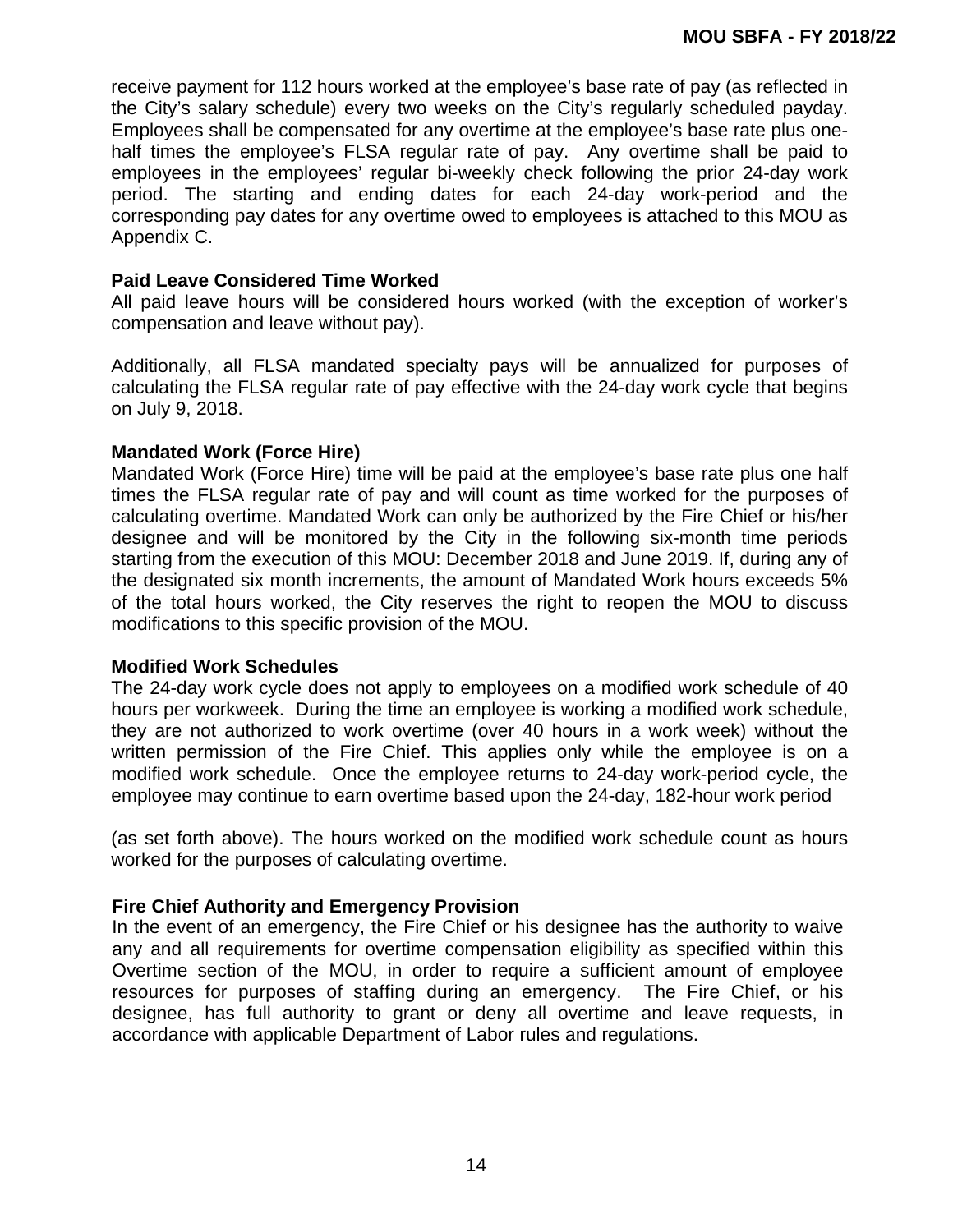# **SECTION 15 - PARAMEDIC INCENTIVE PAY and CONTINUING LICENSURE INCENTIVE (CLI) PAY**

# **CLI Pay**

The City will continue to provide \$500 per year as Continuing Licensure Incentive (CLI) pay for all SBFA members who maintain an active County Paramedic License. SBFA eligible members must provide the City (Human Resources Department) with evidence of their renewed license each year on the anniversary date of their employment with the City. SBFA eligible members, who provide the appropriate documentation, will receive CLI paid in equal installments each two-week pay period in conjunction with their Holiday-in-Lieu pay.

#### **Paramedic Incentive Pay**

Any employee in the rank of Engineer who holds a current Paramedic license will be placed on the Engineer w/Paramedic Cert salary range at the appropriate step resulting in a differential pay of 3% for as long as the Paramedic license is valid or until such time as the employee is promoted to the rank of Captain. This Paramedic Differential Pay will be in addition to their base salary and in addition to their eligibility for Continuing Licensure Incentive (CLI) of \$500 per year and in addition to temporary out- of-class compensation.

Promotion to Captain: If a Firefighter/Paramedic or Engineer/Paramedic is promoted to the rank of Captain, the employee will not be entitled to the 3% Paramedic Differential Pay during the term of this contract.

#### **SECTION 16 - PEACEFUL PERFORMANCE OF CITY SERVICES**

No Strike. During the term of this MOU, and any authorized extensions, or subsequent negotiations, neither SBFA nor any represented employee, agents or representatives will instigate, promote, sponsor, engage in, or condone any strike (including any sympathy strike), slowdown, concerted stoppage of work, sick-out, or any other intentional disruption of the operations of the CITY, regardless of the reason for doing so. SBFA recognizes and agrees that the concerted activity described in this paragraph would have a significant adverse impact on the public health, safety and welfare.

Penalty. Any employee engaging in the activity prohibited by "No Strike" under this Article, or who instigates or gives leadership to such activity, shall be subject to discipline, up to and including termination of employment.

No Lockout. During the term of this MOU, the CITY will not instigate a lockout over a dispute with employees so long as there is no breach as stated in this Article. The CITY recognizes and agrees that a lockout would have a significant adverse impact on the public health, safety and welfare.

Association Official Responsibility. Each employee or other person who holds the position of an officer of SBFA occupies a position of special trust and responsibility in maintaining and bringing about compliance with the provisions of this Article; therefore, such employees or other persons agree to inform its members of their obligations under this Article, and to inform them of the penalty for failure to comply.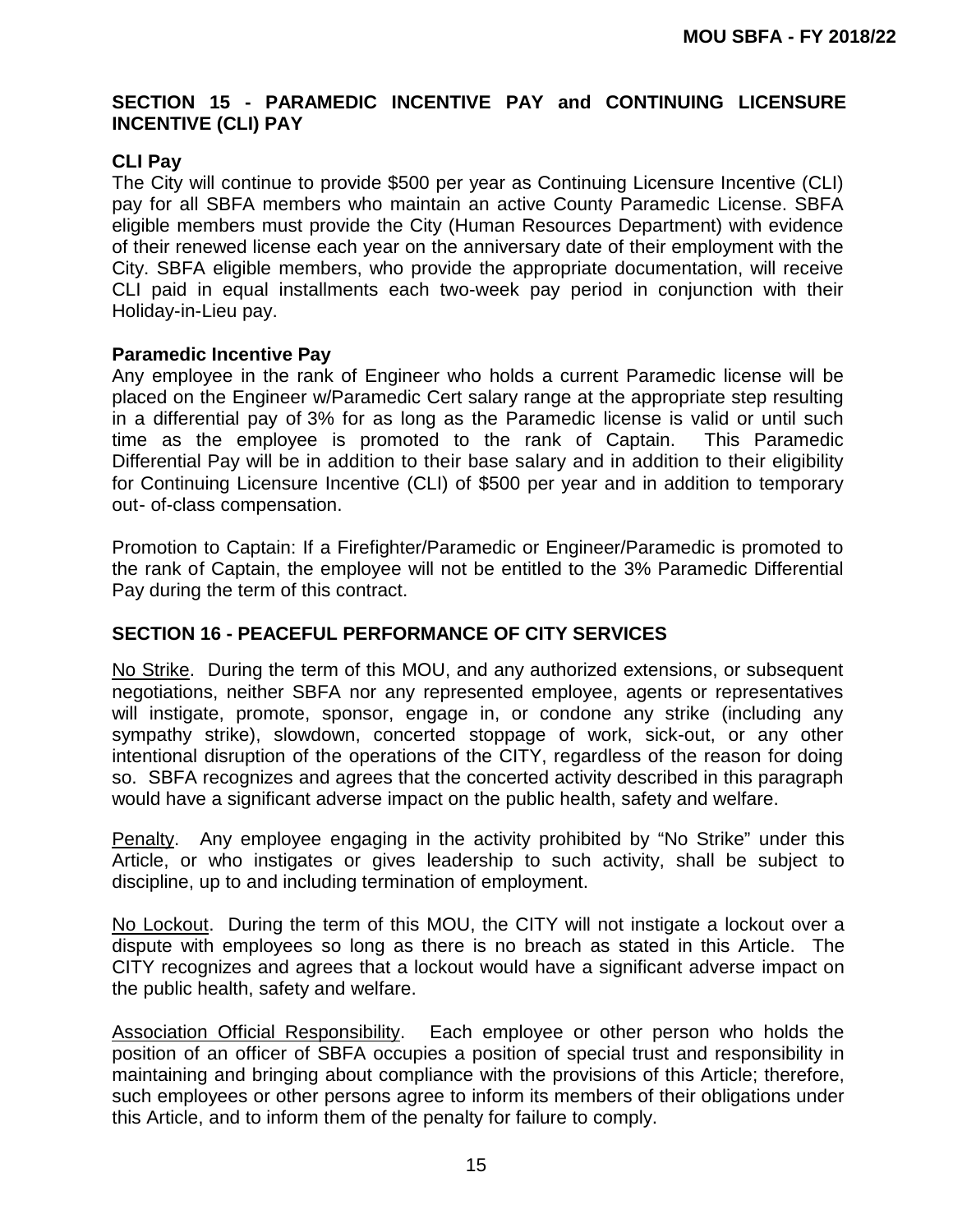Enforcement. In the event the CITY is required to enforce the provisions of the Article "Peaceful Performance of City Services," by court action, or in the event that SBFA is required to enforce the provisions of said Article, by court action, a temporary restraining order, preliminary injunction and permanent injunction may be issued.

#### **SECTION 17 - PRIOR AGREEMENTS**

The provisions of this MOU shall supersede and replace the provisions of the Memorandum of Understanding last executed between SBFA and the CITY. The benefits and other terms and conditions of employment provided pursuant to the City's Personnel Rules and Regulations shall continue to apply except to the extent modified by this MOU.

#### **SECTION 18 – RE-OPENER**

During the term of this MOU, the parties agree to meet to discuss regarding the following terms:

- Fire Management Blended Policies
- Retiree Health Benefit HRA setup

## **SECTION 19 - RETIREE HEALTH BENEFITS**

During the term of this MOU, the City agrees to remain in CalPERS in order to provide healthcare coverage to active employees and retiree healthcare benefits to retired employees. The City agrees to pay Retiree Health Benefits (RHB) as follows:

SBFA members currently employed who retire from the City at a future date, shall receive the following RHB in recognition of their vested rights and service to the City:

SBFA members hired prior to January 1, 2007 shall receive a maximum of \$290.00 per month as a RHB for medical insurance premiums and other eligible health care expenses that will be paid to a Health Reimbursement Arrangement (HRA) account established for the retired employee. The HRA will be administered by a third party administrator (TPA) and the retired employee will be responsible for any monthly account maintenance fee(s).

If the retired employee elects to enroll in the CalPERS Retiree Health Plan, the City will subtract the required minimum PEMCHA contribution amount from the retiree's RBH and pay that amount to CalPERS directly. Any remaining RHB balance will be paid to the retiree as a reimbursement of the required premium for coverage under the CalPERS Retiree Health Plan. The reimbursement will be processed through the HRA.

If the retired employee does not elect to enroll in the CalPERS Retiree Health Plan, the contribution of the retiree's RHB amount will be made to the retiree's HRA account.

SBFA members with a date of hire on or after January 1, 2007, who subsequently retire from the City AND enroll in the CalPERS Retiree Health Plan, will only receive the "minimum" retirement benefit contribution amount required under PEMCHA to offset their CalPERS Retiree Health Plan costs. This amount will be paid to CalPERS directly.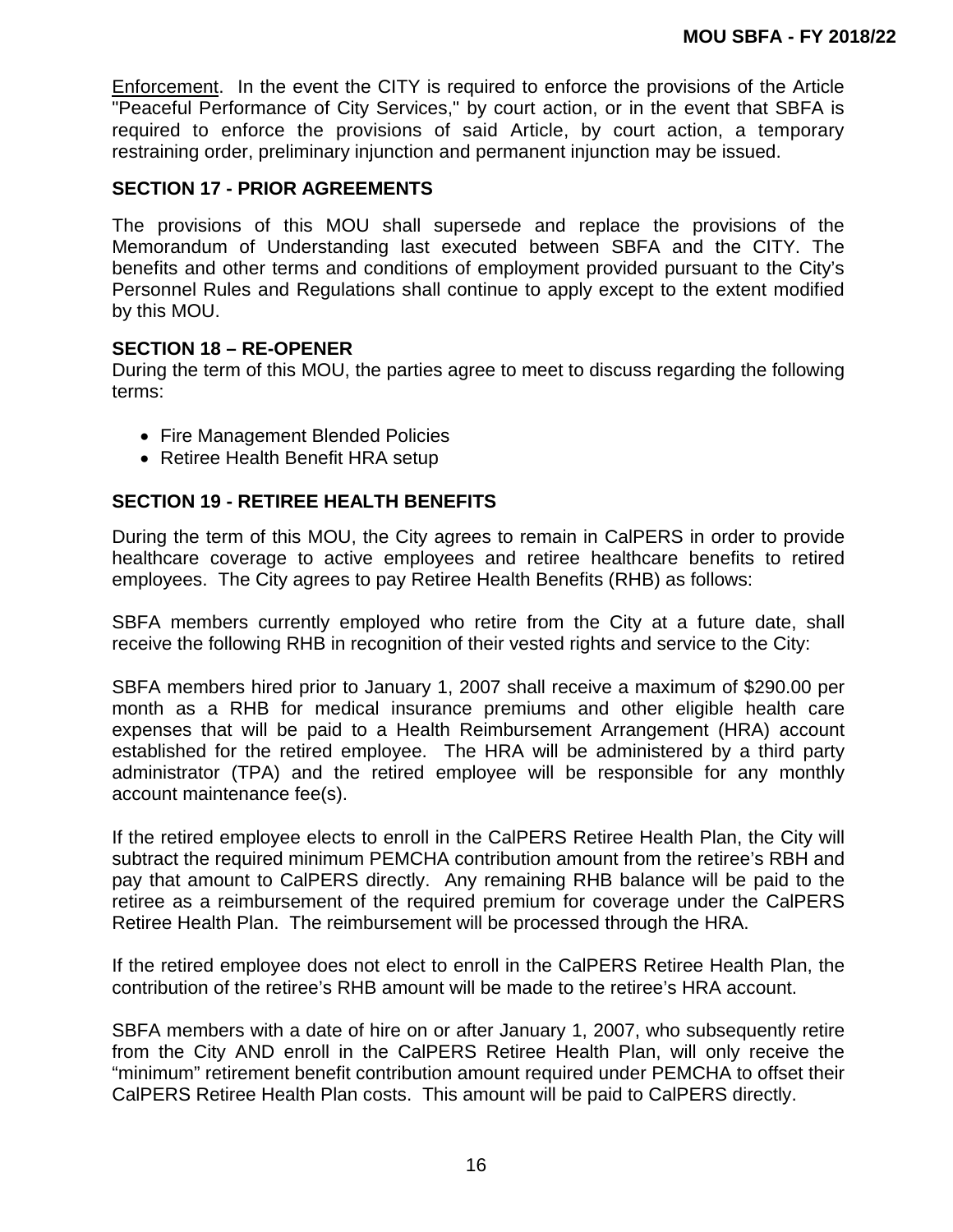If the retired employee does not enroll in the CalPERS Retiree Health Plan, no Retiree Health Benefit payments will be made to the retiree by the City.

# ICMA – RC Retiree Health Savings Account (RHSA)

The City will contribute 2% of each employee's base salary to the current mandatory 1% base salary contribution that SBFA's members contribute to the ICMA – RC Retirement Health Savings Account.

#### **SECTION 20 - RETIREMENT SYSTEM CONTRIBUTIONS**

Retirement benefits are subject to the Public Employees' Pension Reform Act (PEPRA) and related Public Employees' Retirement Law (PERL). If there is a conflict between this MOU and requirements pursuant to PEPRA and/or PERL, PEPRA and PERL shall prevail.

#### A. **Employees hired prior to January 1, 2011**:

The CITY will continue to provide a three percent at 50 (3%@50) retirement benefit from the California Public Employee Retirement System (CalPERS), with the use of the employee's single highest year salary, for SBFA employees hired on or before December 31, 2010. The employee will pay the entire employee share (9%) of the cost for this benefit.

- 1. Cost Sharing of Employer Contribution:
	- i. Effective the first full pay period in July, 2017, and as soon as the City's contract with CalPERS can be amended, employees will contribute 3% towards the employer's share in addition to the employee paying the entire employee share of 9%, for a total of 12%.

# B. **For classic employees (as defined by CalPERS) hired on or after January 1, 2011:**

Classic employees (as defined by CalPERS) hired on or after January 1, 2011 will be eligible for a two percent at 50 (2% @50) retirement benefit in the California Public Employees Retirement System (CalPERS), with the use of the average of the employee's highest-three-year-salary. These employees will pay the entire employee share (9%) of the cost for this benefit.

- 1. Cost Sharing of Employer Contribution:
	- i. Effective the first full pay period in July, 2017, and as soon as the City's contract with CalPERS can be amended, employees will contribute 3% towards the employer's share of the retirement contribution in addition to the employee paying the entire employee share, for a total of 12%.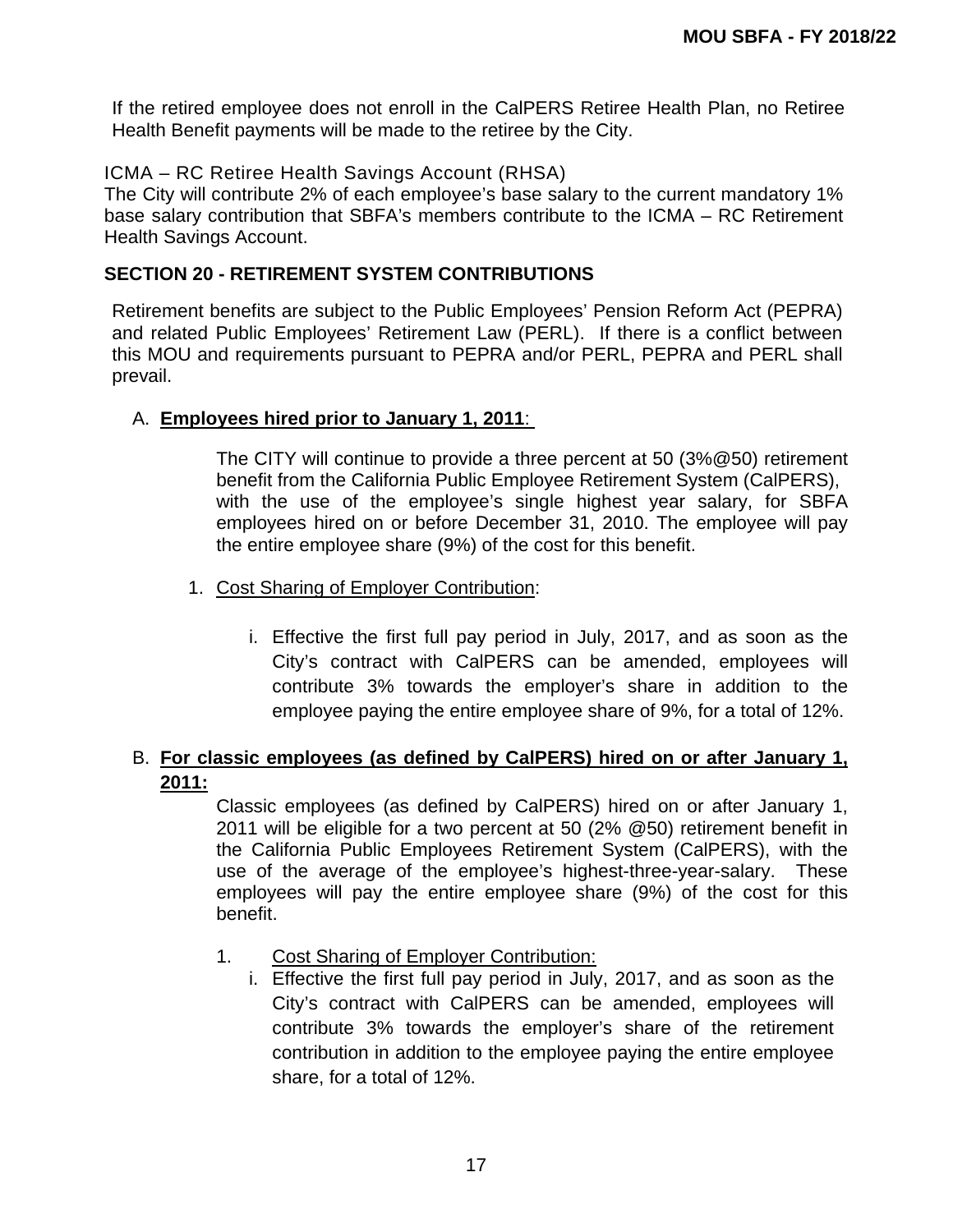# C. **Employees hired on or after January 1, 2013, and defined by CalPERS as new members:**

Employees hired on or after January 1, 2013, considered new members (as defined by CalPERS) will receive the 2.7% at 57 retirement formula, with the use of the average of the employee's highest-three-year-salary. Employees shall pay 50% of the normal cost contribution.

#### **SECTION 21 - SALARY ADJUSTMENT**

The parties jointly agree that the following salary increases shall be applicable for the term of this MOU for the SBFA classifications as specified on the salary schedules in Appendix B:

- **Year One (FY 2018/19): effective first full pay period in July 2018** 
	- 2.75% salary increase for FF/PM
	- 2.75% salary increase for Fire Engineer
	- 3.25% salary increase for Fire Captain
- **Year Two (FY 2019/20):** 
	- 2.5% salary increase for all positions, effective the first full pay period in July 2019
- **Year Three (FY 2020/21):** 
	- 2.0% salary increase for all positions, effective the first full pay period in July 2020
- **Year Four (FY 2021/22):** 
	- 2.0% salary increase for all positions, effective the first full pay period in July 2021

Pay increases in salary resulting from employee-employer negotiations will be effective on the first full pay period of each July during the term of this MOU, as indicated above.

Pay increases in salary resulting from merit increases will become effective on the employee's anniversary date, as approved by the City Manager and in accordance with the City of Solana Beach Personnel Rules and Regulations.

The proposed salary schedule implementing this Article is attached as Appendix B to this MOU.

- Shift Fire Captain will maintain a 2% salary differential above the Fire Captain classification.
- Fire Engineer with Paramedic Certification will maintain a 3% differential above the Fire Engineer classification.
- Fire Engineer will maintain a 5% differential above the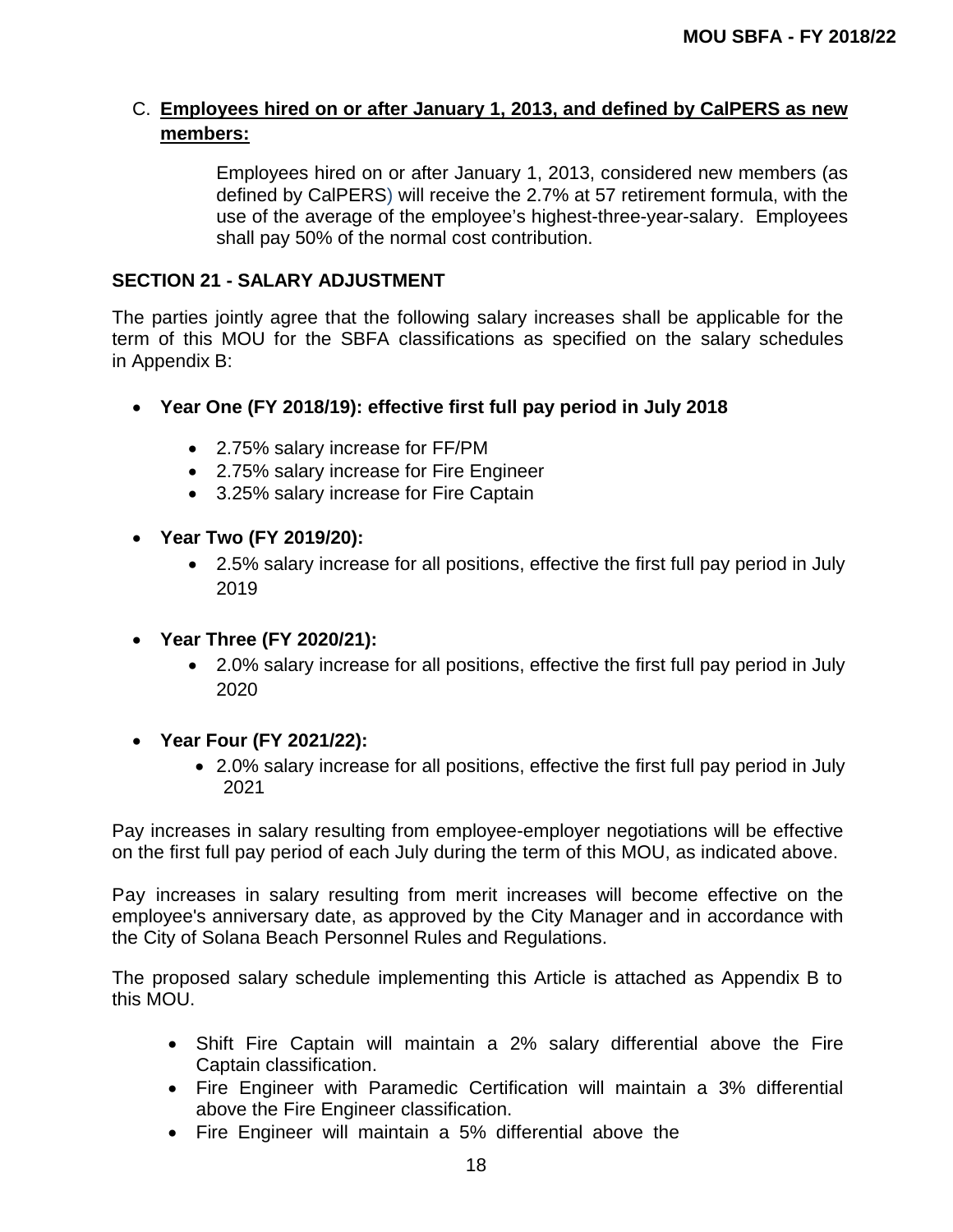Firefighter/Paramedic classification.

#### **SECTION 22 - SAVINGS CLAUSE**

If any provisions of this MOU should be found invalid, unlawful or unenforceable by reason of any existing or subsequently enacted legislation or by judicial authority, all other provisions of this MOU shall remain in full force and effect for the duration of this MOU.

In the event of invalidation of any of the provisions of this MOU, the SBFA and CITY agree to meet and confer within thirty days of notice by either to the other for the purpose of renegotiating said provision.

#### **SECTION 23 - SEVERABILITY**

It is understood and agreed that this MOU is subject to applicable law. In the event any part or provision of this MOU is in conflict or inconsistent with such law, or is otherwise held to be invalid or unenforceable by a court of competent jurisdiction, such part or provision shall be deemed severable and the remainder of this MOU shall not be affected.

#### **SECTION 24 - TEMPORARY ASSIGNMENT**

Whenever a temporary vacancy occurs in a higher classification and the Fire Chief determines that the vacant position should be temporarily filled by a current employee, the Fire Chief may assign a qualified, lower-classified employee to temporarily fill the position. Whenever practical, the Fire Chief shall assign employees who have demonstrated ability to perform the duties of the position to which the assignment is made.

Less than 6-hour assignment: It is understood and agreed that temporary assignments for less than 6 hours may be made as part of the normal operation of the department and therefore, no extra compensation shall be paid for temporary assignments of less than 6 hours.

Assignment of 6 hours or more: If an employee is temporarily assigned to a position with a higher pay classification for 6 hours or more, the employee shall be paid at the lowest pay step of the higher classification, but not less than 5%, which shall constitute "Acting Pay." However, Acting Pay for temporary assignment of Fire Captain to Shift Fire Captain, the employee shall be paid at the lowest pay step of the higher classification, but not less than 2%, which should constitute "Acting Pay."

The CITY shall continue the current practice of filling vacancies on a rank for rank basis. If a long-term temporary position becomes available, the City Manager or Fire Chief at his or her discretion may choose a qualified person from the current

active list to fill that position during the time of the vacancy.

If an employee on a current promotional list is temporarily assigned to a higher classification and subsequently promoted while serving in that temporary assignment,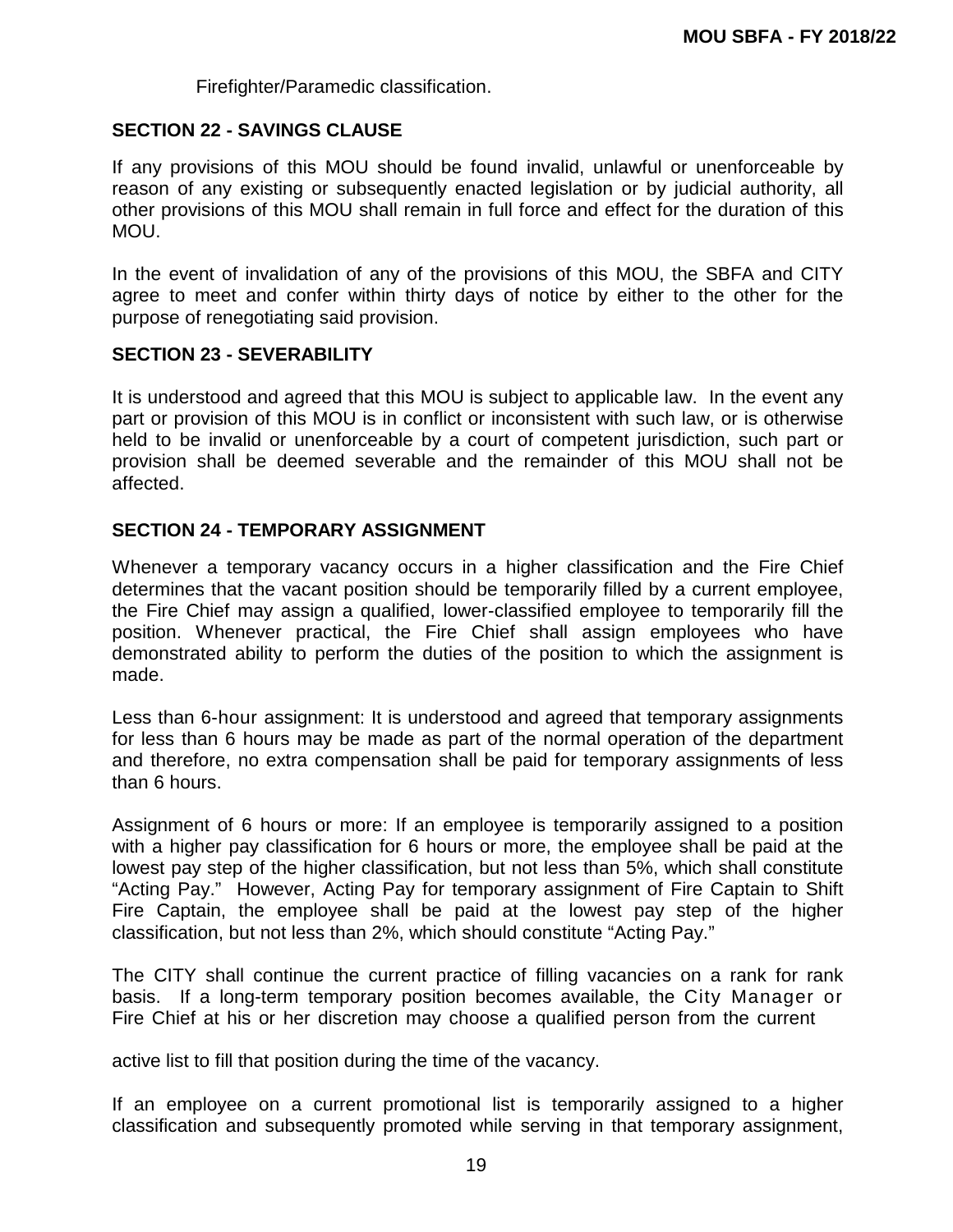the time worked in the temporary assignment shall be counted towards the probationary time of the employee's new position.

### **SECTION 25 - PLACEMENT AND HIRE OF NEW AND TEMPORARY SOLANA BEACH EMPLOYEES**

If a temporary vacancy occurs due to a specific incident (\*), the Fire Chief has the discretion to use a temporary Firefighter to fill the vacant position.

The temporary and/or full time firefighter/paramedic will take part in a new hire orientation program prior to being placed on shift. The content and the duration of the new hire orientation training shall be a minimum of three weeks (56 hours per week) and shall cover OSHA mandated training on injury and accident prevention, Infection Control, Harassment policies, and mandatory Personal Protective Equipment ensemble and SCBA fit testing. Additional training topics may be added and topics deleted as deemed necessary. Any additional orientation training time will be at the recommendation of the Fire Chief and approval of the City Manager on a case-by-case basis.

An example of the basic outline of the orientation to fulfill the adopted philosophy and to cover additional non-mandated information would include new employee operational readiness, such as employee benefits and basic procedural operations, prior to placement on shift as a firefighter/paramedic.

The order, content, and schedule of the training may be modified as deemed necessary by the Fire Chief in order to meet training objectives.

Following the new orientation program, if the temporary employee is deemed qualified to perform the duties of the position, the Public Safety Director/Fire Chief has the discretion to extend the use of the temporary employee as appropriate and necessary to provide emergency services. If at any time the temporary employee is deemed unqualified and the temporary appointment terminated, the new vacancy created by the termination will be deemed a new incident for purposes of providing in-house shift availability.

#### Definitions:

*Incident*: An incident is defined as a vacancy resulting in the absence of an employee. If the incident is due to a personal or family injury or illness, once the employee is returned to full duty or returns to work for 45 days, the specific incident is considered closed. Any new absences for the same employee would be considered a new incident and follow the use of Temporary "Part-time" Employees as defined in Personnel Rules and Regulations Section 2.50.

*Qualified Employee*: A qualified employee must meet the minimum qualifications as specified in the appropriate Classification Specification.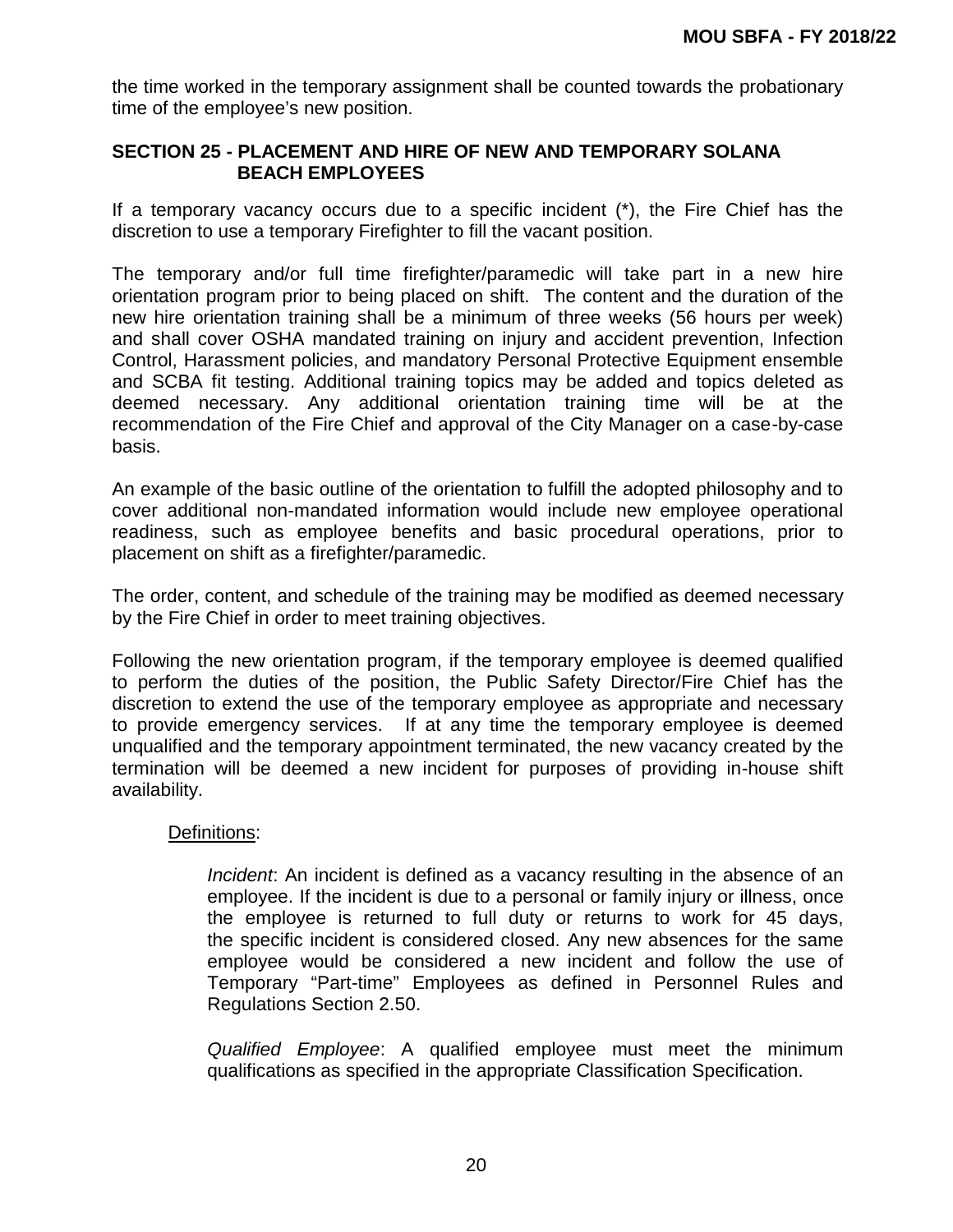#### **SECTION 26 - TERM**

The term of this MOU shall commence on July 1, 2018, subject to formal approval by the City Council, and shall expire at 12:00 a.m. (midnight), on June 30, 2022.

#### **SECTION 27 - TOBACCO USE**

Use of tobacco or tobacco products by any employee of the Fire Department whether on or off duty is prohibited.

#### **SECTION 28 - TUITION REIMBURSEMENT**

Each full-time permanent SBFA member who has completed the probationary period shall be eligible for tuition reimbursement up to \$2,000 per fiscal year in tuition reimbursement for college level courses or additional training, or when such courses or training are required to obtain or maintain a job related certificate, or any other course previously approved by the department head. All classes would require prior approval from the Fire Chief and as authorized by the City Manager for the employee to receive any reimbursement. The employee shall be reimbursed for fees and/or tuition only upon conclusion of each individual course with a grade of "C" or better or successful completion of courses that do not assign grades. Proof of satisfactory course completion and payment must be provided.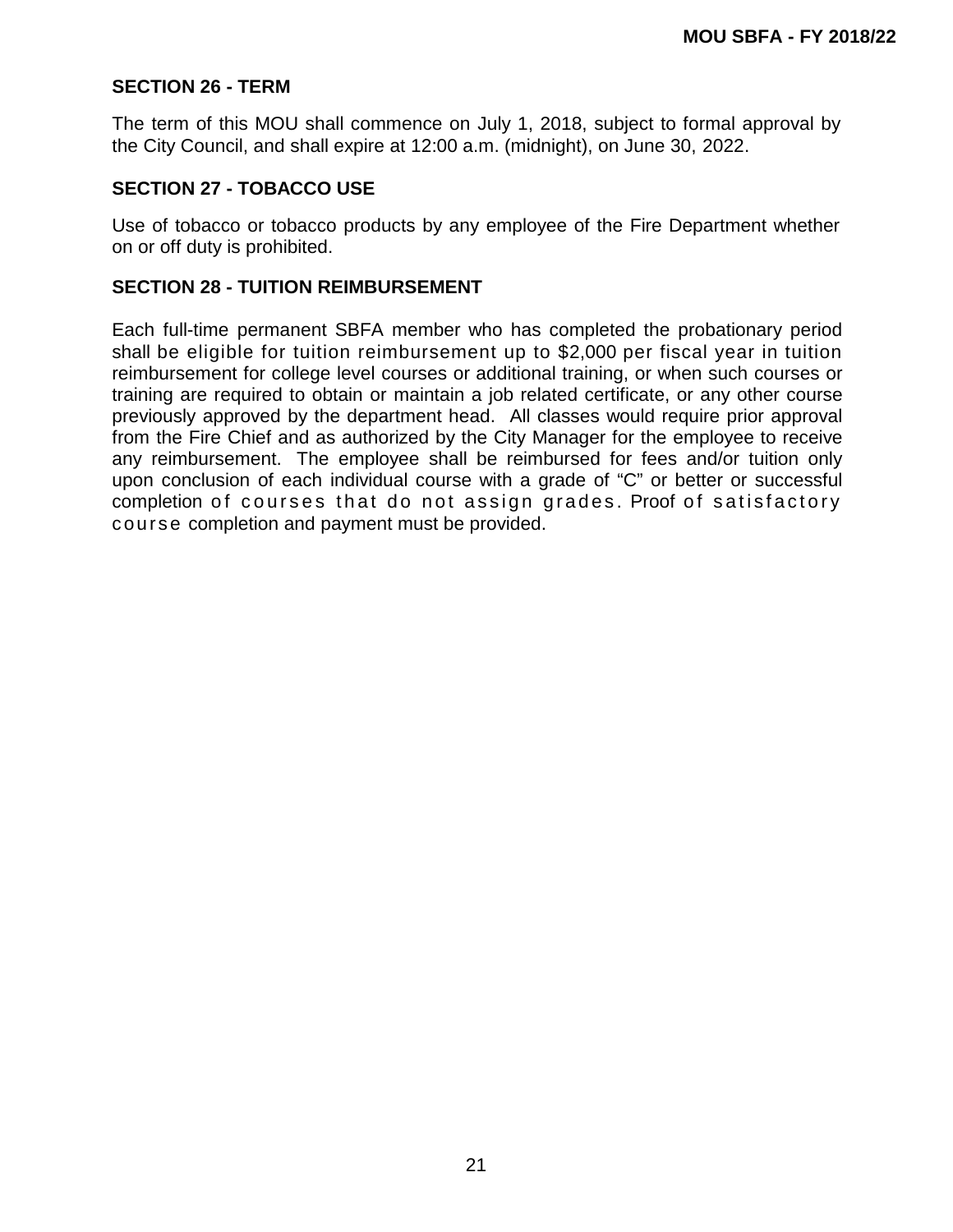#### **APPENDIX A**

SBFA represents that this Memorandum of Understanding has been duly ratified by its membership. Following approval of this Memorandum of Understanding by the City Council, its terms and conditions shall be implemented by appropriate ordinance, resolution, or other appropriate lawful action.

| CITY:                                                                              | <b>SBFA</b>                                 |    |
|------------------------------------------------------------------------------------|---------------------------------------------|----|
| By:<br>By:                                                                         | By:<br>By:                                  |    |
| Date: $8/15/2018$                                                                  | Date: $3/15/18$                             |    |
| <b>APPROVED AS TO LEGAL FORM:</b>                                                  | <b>CITY COUNCIL:</b>                        |    |
| By: What y<br><b>CUTY ATTORNEY</b>                                                 | $\n  By: \n  A and A.\n  \overline{D}MAYOR$ |    |
| Date: 2/28/18                                                                      | Date: $Q(y)$                                | 15 |
| <b>ATTEST</b>                                                                      |                                             |    |
| HEOH<br>By<br>ANGELA IVEY<br>$\lambda \eta \gamma$<br><b>CITY CLERK</b>            |                                             |    |
| <b>CONTRACTORY AND</b><br>Date: $9 - 12 - 18$<br><b><i>MARITAN MARY WINNER</i></b> |                                             |    |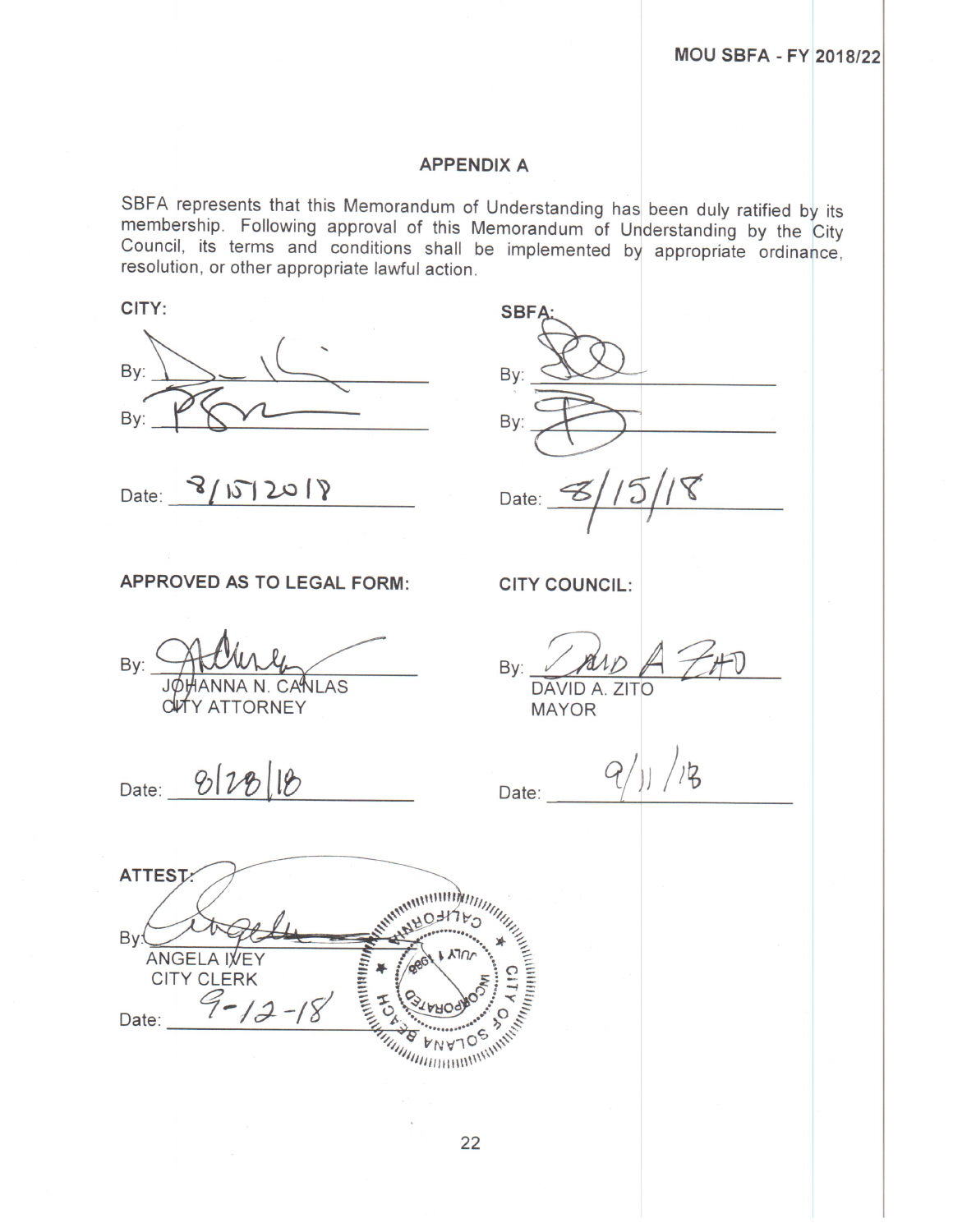#### **APPENDIX B**

### **SBFA SALARY SCHEDULES**

#### **City of Solana Beach Fire Schedule FY 2018/19 (Salary Schedule 5) Effective July 7, 2018**

| <b>Classification</b> |                                                                       |            | Step A | Step B       | Step C       | Step D        | Step E        |
|-----------------------|-----------------------------------------------------------------------|------------|--------|--------------|--------------|---------------|---------------|
| 5091                  | <b>Firefighter / Paramedic</b>                                        |            |        |              |              |               |               |
|                       | <b>Base Rate</b>                                                      | $\sqrt{3}$ | 24.60  | \$<br>25.83  | \$<br>27.12  | \$<br>28.48   | \$<br>29.90   |
|                       | OT Premium                                                            | \$         | 12.30  | \$<br>12.92  | \$<br>13.56  | \$<br>14.24   | \$<br>14.95   |
|                       | Bi-weekly Base <sup>(1)</sup>                                         | \$         | 2,755  | \$<br>2,893  | \$<br>3,037  | \$<br>3,190   | \$<br>3,349   |
|                       | Monthly Base <sup>(1)</sup>                                           | \$         | 5,970  | \$<br>6,268  | \$<br>6,581  | \$<br>6,911   | \$<br>7,256   |
|                       | Annual Base <sup>(1)</sup>                                            | \$         | 71,635 | \$<br>75,217 | \$<br>78,973 | \$<br>82,934  | \$<br>87,069  |
|                       | Estimated Annual FLSA OT <sup>(2)</sup>                               | \$         | 1,919  | \$<br>2,016  | \$<br>2,115  | \$<br>2,221   | \$<br>2,332   |
|                       | <b>Estimated Annual Total (2)</b>                                     | \$         | 73,554 | \$<br>77,232 | \$<br>81,089 | \$<br>85,155  | \$<br>89,401  |
| 5091-A                | <b>Fire Engineer</b>                                                  |            |        |              |              |               |               |
|                       | <b>Base Rate</b>                                                      | \$         | 25.83  | \$<br>27.12  | \$<br>28.48  | \$<br>29.90   | \$<br>31.40   |
|                       | OT Premium                                                            | \$         | 12.92  | \$<br>13.56  | \$<br>14.24  | \$<br>14.95   | \$<br>15.70   |
|                       | Bi-weekly Base <sup>(1)</sup>                                         | \$         | 2,893  | \$<br>3,037  | \$<br>3,190  | \$<br>3,349   | \$<br>3,517   |
|                       | Monthly Base <sup>(1)</sup>                                           | \$         | 6,268  | \$<br>6,581  | \$<br>6,911  | \$<br>7,256   | \$<br>7,620   |
|                       | Annual Base <sup>(1)</sup>                                            | \$         | 75,217 | \$<br>78,973 | \$<br>82,934 | \$<br>87,069  | \$<br>91,437  |
|                       | Estimated Annual FLSA OT <sup>(2)</sup>                               | \$         | 2,016  | \$<br>2,115  | \$<br>2,221  | \$<br>2,332   | \$<br>2,449   |
|                       | <b>Estimated Annual Total (2)</b>                                     | \$         | 77,232 | \$<br>81,089 | \$<br>85,155 | \$<br>89,401  | \$<br>93,886  |
| 5100                  | Fire Engineer w/ Paramedic Cert (3% differential above Fire Engineer) |            |        |              |              |               |               |
|                       | <b>Base Rate</b>                                                      | \$         | 26.60  | \$<br>27.93  | \$<br>29.33  | \$<br>30.80   | \$<br>32.34   |
|                       | OT Premium                                                            | \$         | 13.30  | \$<br>13.97  | \$<br>14.67  | \$<br>15.40   | \$<br>16.17   |
|                       | Bi-weekly Base <sup>(1)</sup>                                         | \$         | 2,979  | \$<br>3,128  | \$<br>3,285  | \$<br>3,450   | \$<br>3,622   |
|                       | Monthly Base <sup>(1)</sup>                                           | \$         | 6,455  | \$<br>6,778  | \$<br>7,117  | \$<br>7,474   | \$<br>7,848   |
|                       | Annual Base <sup>(1)</sup>                                            | \$         | 77,459 | \$<br>81,332 | \$<br>85,409 | \$<br>89,690  | \$<br>94,174  |
|                       | Estimated Annual FLSA OT <sup>(2)</sup>                               | \$         | 2,075  | \$<br>2,179  | \$<br>2,289  | \$<br>2,402   | \$<br>2,523   |
|                       | <b>Estimated Annual Total (2)</b>                                     | \$         | 79,534 | \$<br>83,511 | \$<br>87,697 | \$<br>92,092  | \$<br>96,697  |
| 5099                  | <b>Fire Captain</b>                                                   |            |        |              |              |               |               |
|                       | <b>Base Rate</b>                                                      | \$         | 29.40  | \$<br>30.87  | \$<br>32.41  | \$<br>34.03   | \$<br>35.73   |
|                       | OT Premium                                                            | \$         | 14.70  | \$<br>15.44  | \$<br>16.21  | \$<br>17.02   | \$<br>17.87   |
|                       | Bi-weekly Base <sup>(1)</sup>                                         | \$         | 3,293  | \$<br>3,457  | \$<br>3,630  | \$<br>3,811   | \$<br>4,002   |
|                       | Monthly Base <sup>(1)</sup>                                           | \$         | 7,134  | \$<br>7,491  | \$<br>7,865  | \$<br>8,258   | \$<br>8,670   |
|                       | Annual Base <sup>(1)</sup>                                            | \$         | 85,613 | \$<br>89,893 | \$<br>94,378 | \$<br>99,095  | \$<br>104,046 |
|                       | Estimated Annual FLSA OT <sup>(2)</sup>                               | \$         | 2,293  | \$<br>2,409  | \$<br>2,529  | \$<br>2,655   | \$<br>2,788   |
|                       | <b>Estimated Annual Total (2)</b>                                     | \$         | 87,906 | \$<br>92,302 | \$<br>96,907 | \$<br>101,750 | \$<br>106,833 |
| 5109                  | <b>Fire Captain (Shift)</b>                                           |            |        |              |              |               |               |
|                       | <b>Base Rate</b>                                                      | \$         | 29.99  | \$<br>31.49  | \$<br>33.06  | \$<br>34.71   | \$<br>36.44   |
|                       | OT Premium                                                            | \$         | 15.00  | \$<br>15.75  | \$<br>16.53  | \$<br>17.36   | \$<br>18.22   |
|                       | Bi-weekly Base <sup>(1)</sup>                                         | \$         | 3,359  | \$<br>3,527  | \$<br>3,703  | \$<br>3,888   | \$<br>4,081   |
|                       | Monthly Base <sup>(1)</sup>                                           | \$         | 7,278  | \$<br>7,642  | \$<br>8,023  | \$<br>8,423   | \$<br>8,843   |
|                       | Annual Base <sup>(1)</sup>                                            | \$         | 87,331 | \$<br>91,699 | \$<br>96,271 | \$<br>101,076 | \$<br>106,113 |
|                       | Estimated Annual FLSA OT <sup>(2)</sup>                               | \$         | 2,340  | \$<br>2,457  | \$<br>2,579  | \$<br>2,708   | \$<br>2,842   |
|                       | <b>Estimated Annual Total (2)</b>                                     | \$         | 89,671 | \$<br>94,156 | \$<br>98,849 | \$<br>103,784 | \$<br>108,956 |

*(1) Weekly, Bi-weekly, and Annual "base rates" are determined by calculating 112 hours of straight time paid in 26 pay periods. These rates do not include FLSA Overtime.*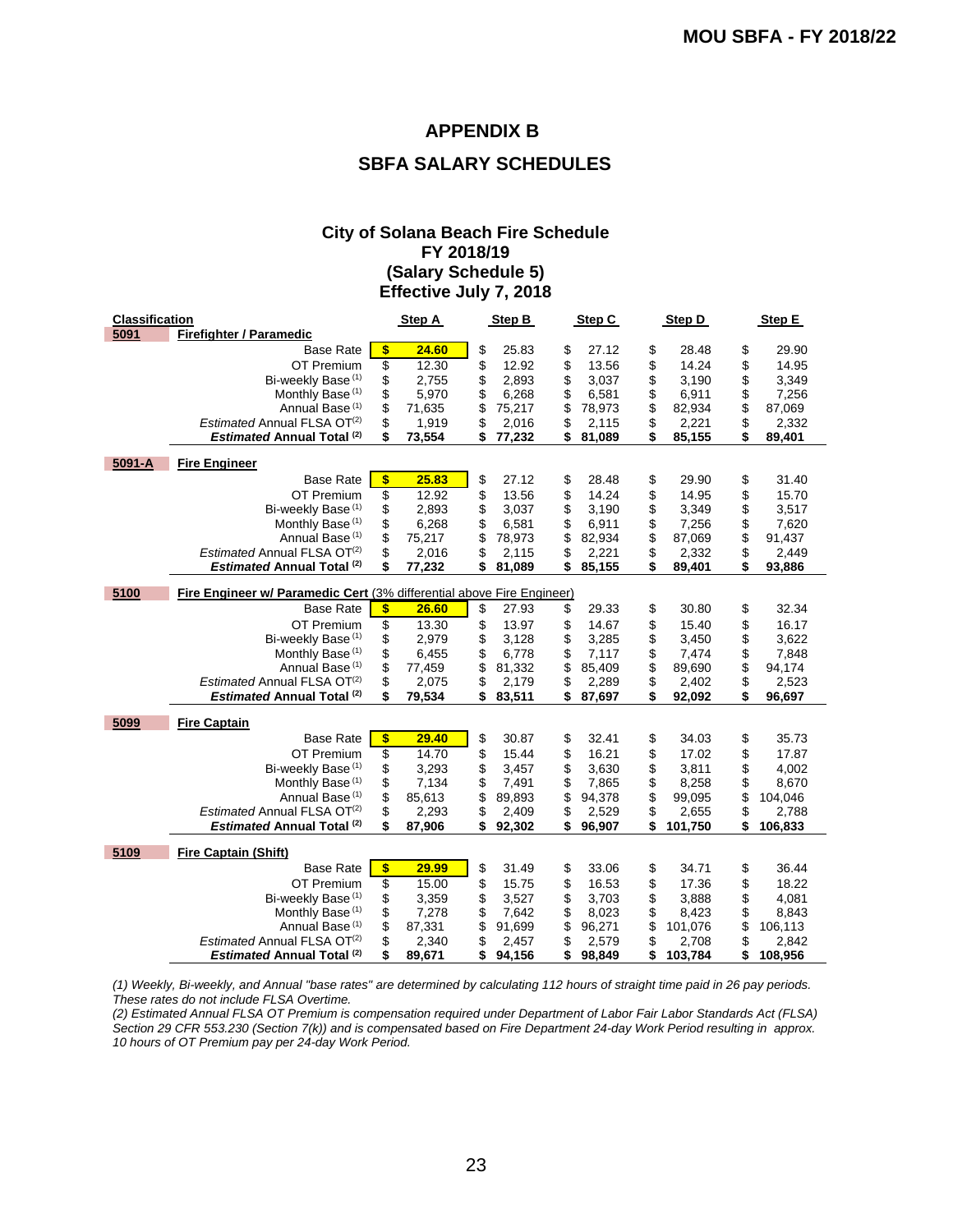#### **City of Solana Beach Fire Schedule FY 2019/20 (Salary Schedule 5) Effective July 2019**

| <b>Classification</b> |                                                                       | Step A       | Step B       | Step C       | Step D        |          | Step E  |
|-----------------------|-----------------------------------------------------------------------|--------------|--------------|--------------|---------------|----------|---------|
| 5091                  | <b>Firefighter / Paramedic</b>                                        |              |              |              |               |          |         |
|                       | <b>Base Rate</b>                                                      | \$<br>25.21  | \$<br>26.47  | \$<br>27.79  | \$<br>29.18   | \$       | 30.64   |
|                       | OT Premium                                                            | \$<br>12.61  | \$<br>13.24  | \$<br>13.90  | \$<br>14.59   | \$       | 15.32   |
|                       | Bi-weekly Base <sup>(1)</sup>                                         | \$<br>2,824  | \$<br>2,965  | \$<br>3,112  | \$<br>3,268   | \$       | 3,432   |
|                       | Monthly Base <sup>(1)</sup>                                           | \$<br>6,118  | \$<br>6,423  | \$<br>6,744  | \$<br>7,081   | \$       | 7,435   |
|                       | Annual Base <sup>(1)</sup>                                            | \$<br>73,412 | \$<br>77,081 | \$<br>80,924 | \$<br>84,972  | \$<br>\$ | 89,224  |
|                       | Estimated Annual FLSA OT <sup>(2)</sup>                               | \$<br>1,967  | \$<br>2,065  | \$<br>2,168  | \$<br>2,276   |          | 2,390   |
|                       | <b>Estimated Annual Total (2)</b>                                     | \$<br>75,379 | \$<br>79,146 | \$<br>83,093 | \$<br>87,248  | \$       | 91,614  |
| 5091-A                | <b>Fire Engineer</b>                                                  |              |              |              |               |          |         |
|                       | <b>Base Rate</b>                                                      | \$<br>26.48  | \$<br>27.80  | \$<br>29.19  | \$<br>30.65   | \$       | 32.18   |
|                       | OT Premium                                                            | \$<br>13.24  | \$<br>13.90  | \$<br>14.60  | \$<br>15.33   | \$       | 16.09   |
|                       | Bi-weekly Base <sup>(1)</sup>                                         | \$<br>2,966  | \$<br>3,114  | \$<br>3,269  | \$<br>3,433   | \$       | 3,604   |
|                       | Monthly Base <sup>(1)</sup>                                           | \$<br>6,426  | \$<br>6,746  | \$<br>7,083  | \$<br>7,438   | \$       | 7,809   |
|                       | Annual Base <sup>(1)</sup>                                            | \$<br>77,110 | \$<br>80,954 | \$<br>85,001 | \$<br>89,253  | \$       | 93,708  |
|                       | Estimated Annual FLSA OT <sup>(2)</sup>                               | \$<br>2,065  | \$<br>2,168  | \$<br>2,278  | \$<br>2,391   | \$       | 2,510   |
|                       | <b>Estimated Annual Total (2)</b>                                     | \$<br>79,175 | \$<br>83,122 | \$<br>87,279 | \$<br>91,644  | \$       | 96,218  |
| 5100                  | Fire Engineer w/ Paramedic Cert (3% differential above Fire Engineer) |              |              |              |               |          |         |
|                       | <b>Base Rate</b>                                                      | \$<br>27.27  | \$<br>28.63  | \$<br>30.07  | \$<br>31.57   | \$       | 33.15   |
|                       | OT Premium                                                            | \$<br>13.64  | \$<br>14.32  | \$<br>15.04  | \$<br>15.79   | \$       | 16.58   |
|                       | Bi-weekly Base <sup>(1)</sup>                                         | \$<br>3,054  | \$<br>3,207  | \$<br>3,368  | \$<br>3,536   | \$       | 3,713   |
|                       | Monthly Base <sup>(1)</sup>                                           | \$<br>6,618  | \$<br>6,948  | \$<br>7,297  | \$<br>7,661   | \$       | 8,044   |
|                       | Annual Base <sup>(1)</sup>                                            | \$<br>79,410 | \$<br>83,371 | \$<br>87,564 | \$<br>91,932  | \$       | 96,533  |
|                       | Estimated Annual FLSA OT <sup>(2)</sup>                               | \$<br>2,128  | \$<br>2,234  | \$<br>2,346  | \$<br>2,463   | \$       | 2,586   |
|                       | <b>Estimated Annual Total (2)</b>                                     | \$<br>81,538 | \$<br>85,604 | \$<br>89,910 | \$<br>94,395  | \$       | 99,119  |
| 5099                  | <b>Fire Captain</b>                                                   |              |              |              |               |          |         |
|                       | <b>Base Rate</b>                                                      | \$<br>30.13  | \$<br>31.64  | \$<br>33.22  | \$<br>34.88   | \$       | 36.62   |
|                       | OT Premium                                                            | \$<br>15.07  | \$<br>15.82  | \$<br>16.61  | \$<br>17.44   | \$       | 18.31   |
|                       | Bi-weekly Base (1)                                                    | \$<br>3,375  | \$<br>3,544  | \$<br>3,721  | \$<br>3,907   | \$       | 4,101   |
|                       | Monthly Base <sup>(1)</sup>                                           | \$<br>7,312  | \$<br>7,678  | \$<br>8,061  | \$<br>8,464   | \$       | 8,886   |
|                       | Annual Base <sup>(1)</sup>                                            | \$<br>87,739 | \$<br>92,136 | \$<br>96,737 | \$<br>101,571 | \$       | 106,637 |
|                       | Estimated Annual FLSA OT <sup>(2)</sup>                               | \$<br>2,351  | \$<br>2,468  | \$<br>2,591  | \$<br>2,721   | \$       | 2,856   |
|                       | <b>Estimated Annual Total (2)</b>                                     | \$<br>90,089 | \$<br>94,604 | \$<br>99,328 | \$<br>104,291 | \$       | 109,494 |
| 5109                  | <b>Fire Captain (Shift)</b>                                           |              |              |              |               |          |         |
|                       | <b>Base Rate</b>                                                      | \$<br>30.73  | \$<br>32.27  | \$<br>33.88  | \$<br>35.58   | \$       | 37.35   |
|                       | OT Premium                                                            | \$<br>15.37  | \$<br>16.14  | \$<br>16.94  | \$<br>17.79   | \$       | 18.68   |
|                       | Bi-weekly Base <sup>(1)</sup>                                         | \$<br>3,442  | \$<br>3,614  | \$<br>3,795  | \$<br>3,985   | \$       | 4,183   |
|                       | Monthly Base <sup>(1)</sup>                                           | \$<br>7,457  | \$<br>7,831  | \$<br>8,222  | \$<br>8,634   | \$       | 9,064   |
|                       | Annual Base <sup>(1)</sup>                                            | \$<br>89,486 | \$<br>93,970 | \$<br>98,659 | \$<br>103,609 | \$       | 108,763 |
|                       | Estimated Annual FLSA OT <sup>(2)</sup>                               | \$<br>2,398  | \$<br>2,518  | \$<br>2,643  | \$<br>2,775   | \$       | 2,914   |
|                       | <b>Estimated Annual Total (2)</b>                                     | \$<br>91,883 | \$<br>96,488 | \$101,301    | \$<br>106,384 | \$       | 111,677 |

*(1) Weekly, Bi-weekly, and Annual "base rates" are determined by calculating 112 hours of straight time paid in 26 pay periods. These rates do not include FLSA Overtime.*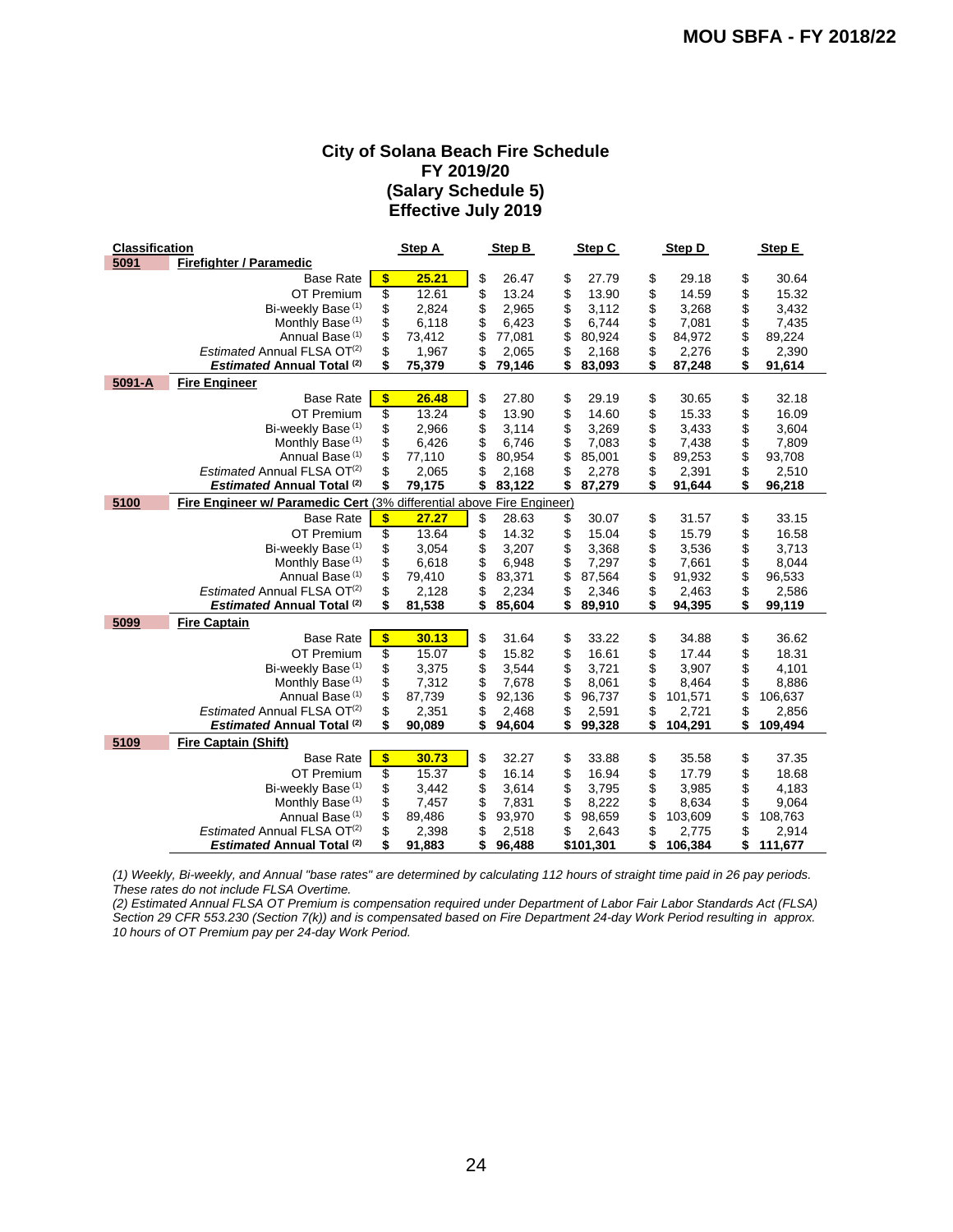#### **City of Solana Beach Fire Schedule FY 2020/21 (Salary Schedule 5) Effective July 2020**

| <b>Classification</b> |                                                                       | Step A       | Step B       | Step C       | Step D        | Step E        |
|-----------------------|-----------------------------------------------------------------------|--------------|--------------|--------------|---------------|---------------|
| 5091                  | <b>Firefighter / Paramedic</b>                                        |              |              |              |               |               |
|                       | <b>Base Rate</b>                                                      | \$<br>25.72  | \$<br>27.01  | \$<br>28.36  | \$<br>29.78   | \$<br>31.27   |
|                       | OT Premium                                                            | \$<br>12.86  | \$<br>13.51  | \$<br>14.18  | \$<br>14.89   | \$<br>15.64   |
|                       | Bi-weekly Base (1)                                                    | \$<br>2,881  | \$<br>3,025  | \$<br>3,176  | \$<br>3,335   | \$<br>3,502   |
|                       | Monthly Base <sup>(1)</sup>                                           | \$<br>6,241  | \$<br>6,554  | \$<br>6,882  | \$<br>7,227   | \$<br>7,588   |
|                       | Annual Base <sup>(1)</sup>                                            | \$<br>74,897 | \$<br>78,653 | \$<br>82,584 | \$<br>86,719  | \$<br>91,058  |
|                       | Estimated Annual FLSA OT <sup>(2)</sup>                               | \$<br>2,006  | \$<br>2,108  | \$<br>2,212  | \$<br>2,323   | \$<br>2,440   |
|                       | <b>Estimated Annual Total (2)</b>                                     | 76,903       | \$<br>80,761 | \$<br>84,796 | \$<br>89,042  | \$<br>93,498  |
| 5091-A                | <b>Fire Engineer</b>                                                  |              |              |              |               |               |
|                       | <b>Base Rate</b>                                                      | \$<br>27.01  | \$<br>28.36  | \$<br>29.78  | \$<br>31.27   | \$<br>32.83   |
|                       | OT Premium                                                            | \$<br>13.51  | \$<br>14.18  | \$<br>14.89  | \$<br>15.64   | \$<br>16.42   |
|                       | Bi-weekly Base <sup>(1)</sup>                                         | \$<br>3,025  | \$<br>3,176  | \$<br>3,335  | \$<br>3,502   | \$<br>3,677   |
|                       | Monthly Base <sup>(1)</sup>                                           | \$<br>6,554  | \$<br>6,882  | \$<br>7,227  | \$<br>7,588   | \$<br>7,967   |
|                       | Annual Base <sup>(1)</sup>                                            | \$<br>78,653 | \$<br>82,584 | \$<br>86,719 | \$<br>91,058  | \$<br>95,601  |
|                       | Estimated Annual FLSA OT <sup>(2)</sup>                               | \$<br>2,108  | \$<br>2,212  | \$<br>2,323  | \$<br>2,440   | \$<br>2,562   |
|                       | <b>Estimated Annual Total (2)</b>                                     | \$<br>80,761 | \$<br>84,796 | \$<br>89,042 | \$<br>93,498  | \$<br>98,162  |
| 5100                  | Fire Engineer w/ Paramedic Cert (3% differential above Fire Engineer) |              |              |              |               |               |
|                       | <b>Base Rate</b>                                                      | \$<br>27.82  | \$<br>29.21  | \$<br>30.67  | \$<br>32.21   | \$<br>33.81   |
|                       | OT Premium                                                            | \$<br>13.91  | \$<br>14.61  | \$<br>15.34  | \$<br>16.11   | \$<br>16.91   |
|                       | Bi-weekly Base <sup>(1)</sup>                                         | \$<br>3,116  | \$<br>3,272  | \$<br>3,435  | \$<br>3,608   | \$<br>3,787   |
|                       | Monthly Base <sup>(1)</sup>                                           | \$<br>6,751  | \$<br>7,088  | \$<br>7,443  | \$<br>7,816   | \$<br>8,205   |
|                       | Annual Base <sup>(1)</sup>                                            | \$<br>81,012 | \$<br>85,060 | \$<br>89,311 | \$<br>93,796  | \$<br>98,455  |
|                       | Estimated Annual FLSA OT <sup>(2)</sup>                               | \$<br>2,170  | \$<br>2,279  | \$<br>2,393  | \$<br>2,513   | \$<br>2,638   |
|                       | <b>Estimated Annual Total (2)</b>                                     | \$<br>83,182 | \$<br>87,339 | \$<br>91,704 | \$<br>96,309  | \$<br>101,093 |
| 5099                  | <b>Fire Captain</b>                                                   |              |              |              |               |               |
|                       | <b>Base Rate</b>                                                      | \$<br>30.73  | \$<br>32.27  | \$<br>33.88  | \$<br>35.57   | \$<br>37.35   |
|                       | OT Premium                                                            | \$<br>15.37  | \$<br>16.14  | \$<br>16.94  | \$<br>17.79   | \$<br>18.68   |
|                       | Bi-weekly Base <sup>(1)</sup>                                         | \$<br>3,442  | \$<br>3,614  | \$<br>3,795  | \$<br>3,984   | \$<br>4,183   |
|                       | Monthly Base <sup>(1)</sup>                                           | \$<br>7,457  | \$<br>7,831  | \$<br>8,222  | \$<br>8,632   | \$<br>9,064   |
|                       | Annual Base <sup>(1)</sup>                                            | \$<br>89,486 | \$<br>93,970 | \$<br>98,659 | \$<br>103,580 | \$<br>108,763 |
|                       | Estimated Annual FLSA OT <sup>(2)</sup>                               | \$<br>2,398  | \$<br>2,518  | \$<br>2,643  | \$<br>2,775   | \$<br>2,914   |
|                       | <b>Estimated Annual Total (2)</b>                                     | \$<br>91,883 | \$<br>96,488 | \$101,301    | \$<br>106,355 | \$<br>111,677 |
| 5109                  | <b>Fire Captain (Shift)</b>                                           |              |              |              |               |               |
|                       | <b>Base Rate</b>                                                      | \$<br>31.34  | \$<br>32.92  | \$<br>34.56  | \$<br>36.28   | \$<br>38.10   |
|                       | OT Premium                                                            | \$<br>15.67  | \$<br>16.46  | \$<br>17.28  | \$<br>18.14   | \$<br>19.05   |
|                       | Bi-weekly Base <sup>(1)</sup>                                         | \$<br>3,510  | \$<br>3,687  | \$<br>3,871  | \$<br>4,063   | \$<br>4,267   |
|                       | Monthly Base <sup>(1)</sup>                                           | \$<br>7,605  | \$<br>7,989  | \$<br>8,387  | \$<br>8,804   | \$<br>9,246   |
|                       | Annual Base <sup>(1)</sup>                                            | \$<br>91,262 | \$<br>95,863 | \$100,639    | \$<br>105,647 | \$<br>110,947 |
|                       | Estimated Annual FLSA OT <sup>(2)</sup>                               | \$<br>2,445  | \$<br>2,568  | \$<br>2,696  | \$<br>2,830   | \$<br>2,972   |
|                       | <b>Estimated Annual Total (2)</b>                                     | \$<br>93,707 | \$<br>98,431 | \$103,334    | \$<br>108,477 | \$<br>113,919 |

*(1) Weekly, Bi-weekly, and Annual "base rates" are determined by calculating 112 hours of straight time paid in 26 pay periods. These rates do not include FLSA Overtime.*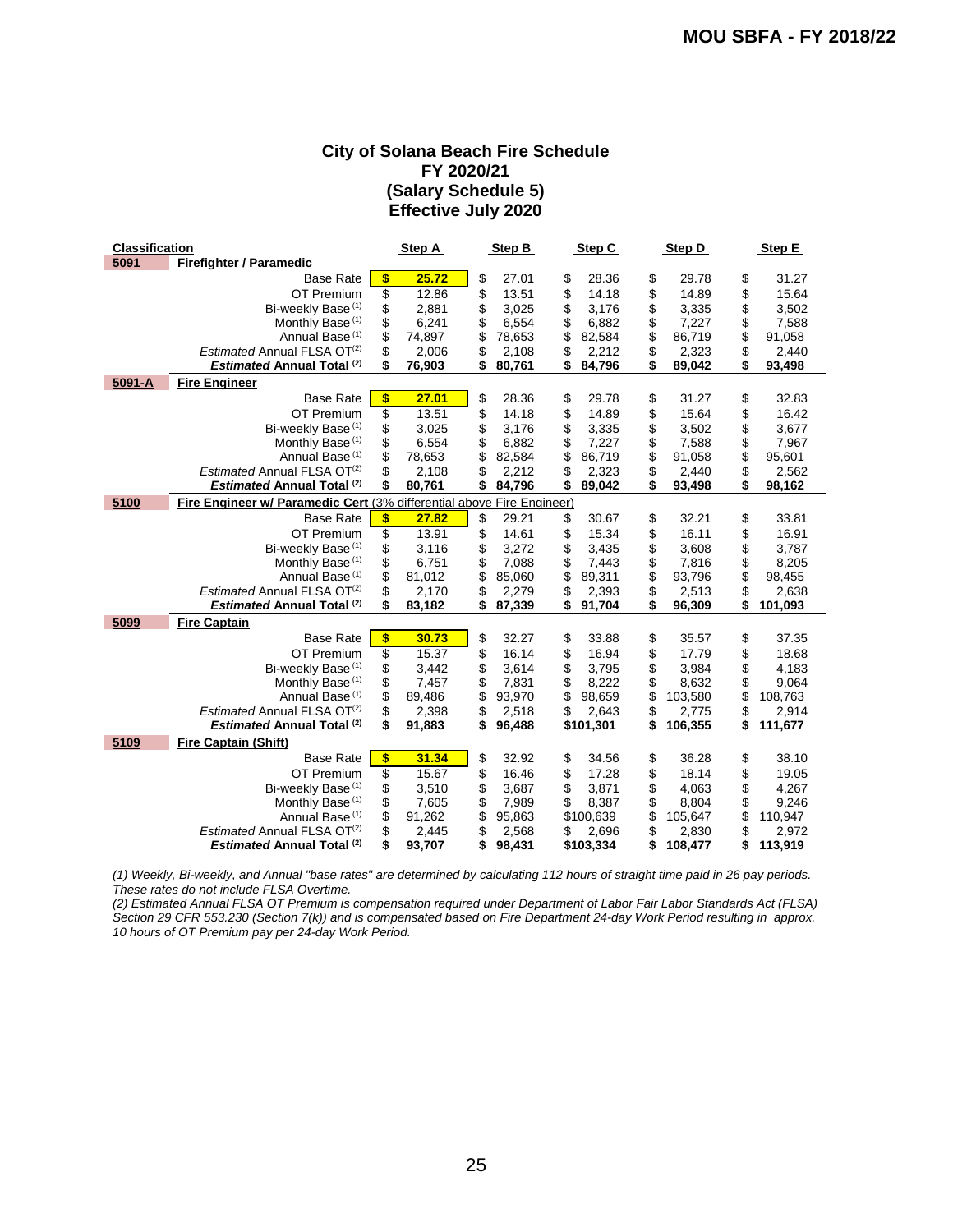#### **City of Solana Beach Fire Schedule FY 2021/22 (Salary Schedule 5) Effective July 1, 2021**

| <b>Classification</b> |                                                                       | Step A       | Step B       | Step C       | Step D        | Step E        |
|-----------------------|-----------------------------------------------------------------------|--------------|--------------|--------------|---------------|---------------|
| 5091                  | <b>Firefighter / Paramedic</b>                                        |              |              |              |               |               |
|                       | <b>Base Rate</b>                                                      | \$<br>26.23  | \$<br>27.54  | \$<br>28.92  | \$<br>30.37   | \$<br>31.89   |
|                       | OT Premium                                                            | \$<br>13.12  | \$<br>13.77  | \$<br>14.46  | \$<br>15.19   | \$<br>15.95   |
|                       | Bi-weekly Base (1)                                                    | \$<br>2,938  | \$<br>3,084  | \$<br>3,239  | \$<br>3,401   | \$<br>3,572   |
|                       | Monthly Base <sup>(1)</sup>                                           | \$<br>6,365  | \$<br>6,683  | \$<br>7,018  | \$<br>7,370   | \$<br>7,739   |
|                       | Annual Base <sup>(1)</sup>                                            | \$<br>76,382 | \$<br>80,196 | \$<br>84,215 | \$<br>88,437  | \$<br>92,864  |
|                       | Estimated Annual FLSA OT <sup>(2)</sup>                               | \$<br>2,047  | \$<br>2,148  | \$<br>2,256  | \$<br>2,370   | \$<br>2,488   |
|                       | <b>Estimated Annual Total (2)</b>                                     | \$<br>78,428 | \$<br>82,345 | \$<br>86,471 | \$<br>90,807  | \$<br>95,352  |
| 5091-A                | <b>Fire Engineer</b>                                                  |              |              |              |               |               |
|                       | <b>Base Rate</b>                                                      | \$<br>27.55  | \$<br>28.93  | \$<br>30.38  | \$<br>31.90   | \$<br>33.50   |
|                       | OT Premium                                                            | \$<br>13.78  | \$<br>14.47  | \$<br>15.19  | \$<br>15.95   | \$<br>16.75   |
|                       | Bi-weekly Base <sup>(1)</sup>                                         | \$<br>3,086  | \$<br>3,240  | \$<br>3,403  | \$<br>3,573   | \$<br>3,752   |
|                       | Monthly Base <sup>(1)</sup>                                           | \$<br>6,685  | \$<br>7,020  | \$<br>7,372  | \$<br>7,741   | \$<br>8,129   |
|                       | Annual Base <sup>(1)</sup>                                            | \$<br>80,226 | \$<br>84,244 | \$<br>88,467 | \$<br>92,893  | \$<br>97,552  |
|                       | Estimated Annual FLSA OT <sup>(2)</sup>                               | \$<br>2,150  | \$<br>2,257  | \$<br>2,370  | \$<br>2,488   | \$<br>2,613   |
|                       | <b>Estimated Annual Total (2)</b>                                     | \$<br>82,375 | \$<br>86,501 | \$<br>90,836 | \$<br>95,381  | \$<br>100,165 |
| 5100                  | Fire Engineer w/ Paramedic Cert (3% differential above Fire Engineer) |              |              |              |               |               |
|                       | <b>Base Rate</b>                                                      | \$<br>28.38  | \$<br>29.80  | \$<br>31.29  | \$<br>32.86   | \$<br>34.51   |
|                       | OT Premium                                                            | \$<br>14.19  | \$<br>14.90  | \$<br>15.65  | \$<br>16.43   | \$<br>17.26   |
|                       | Bi-weekly Base <sup>(1)</sup>                                         | \$<br>3,179  | \$<br>3,338  | \$<br>3,504  | \$<br>3,680   | \$<br>3,865   |
|                       | Monthly Base <sup>(1)</sup>                                           | \$<br>6,887  | \$<br>7,231  | \$<br>7,593  | \$<br>7,974   | \$<br>8,374   |
|                       | Annual Base <sup>(1)</sup>                                            | \$<br>82,643 | \$<br>86,778 | \$<br>91,116 | \$<br>95,688  | \$<br>100,493 |
|                       | Estimated Annual FLSA OT <sup>(2)</sup>                               | \$<br>2,214  | \$<br>2,324  | \$<br>2,441  | \$<br>2,563   | \$<br>2,693   |
|                       | <b>Estimated Annual Total (2)</b>                                     | \$<br>84,856 | \$<br>89,102 | \$<br>93,558 | \$<br>98,251  | \$<br>103,186 |
| 5099                  | <b>Fire Captain</b>                                                   |              |              |              |               |               |
|                       | <b>Base Rate</b>                                                      | \$<br>31.35  | \$<br>32.92  | \$<br>34.57  | \$<br>36.30   | \$<br>38.12   |
|                       | OT Premium                                                            | \$<br>15.68  | \$<br>16.46  | \$<br>17.29  | \$<br>18.15   | \$<br>19.06   |
|                       | Bi-weekly Base <sup>(1)</sup>                                         | \$<br>3,511  | \$<br>3,687  | \$<br>3,872  | \$<br>4,066   | \$<br>4,269   |
|                       | Monthly Base <sup>(1)</sup>                                           | \$<br>7,608  | \$<br>7,989  | \$<br>8,389  | \$<br>8,809   | \$<br>9,250   |
|                       | Annual Base <sup>(1)</sup>                                            | \$<br>91,291 | \$<br>95,863 | \$100,668    | \$<br>105,706 | \$<br>111,005 |
|                       | Estimated Annual FLSA OT <sup>(2)</sup>                               | \$<br>2,446  | \$<br>2,568  | \$<br>2,697  | \$<br>2,831   | \$<br>2,973   |
|                       | <b>Estimated Annual Total (2)</b>                                     | \$<br>93,737 | \$<br>98,431 | \$103,365    | \$<br>108,537 | \$<br>113,979 |
| 5109                  | <b>Fire Captain (Shift)</b>                                           |              |              |              |               |               |
|                       | <b>Base Rate</b>                                                      | \$<br>31.98  | \$<br>33.58  | \$<br>35.26  | \$<br>37.03   | \$<br>38.88   |
|                       | OT Premium                                                            | \$<br>15.99  | \$<br>16.79  | \$<br>17.63  | \$<br>18.52   | \$<br>19.44   |
|                       | Bi-weekly Base <sup>(1)</sup>                                         | \$<br>3,582  | \$<br>3,761  | \$<br>3,949  | \$<br>4,147   | \$<br>4,355   |
|                       | Monthly Base <sup>(1)</sup>                                           | \$<br>7,760  | \$<br>8,149  | \$<br>8,556  | \$<br>8,986   | \$<br>9,435   |
|                       | Annual Base <sup>(1)</sup>                                            | \$<br>93,126 | \$<br>97,785 | \$102,677    | \$<br>107,831 | \$<br>113,219 |
|                       | Estimated Annual FLSA OT <sup>(2)</sup>                               | \$<br>2,494  | \$<br>2,619  | \$<br>2,750  | \$<br>2,889   | \$<br>3,033   |
|                       | <b>Estimated Annual Total (2)</b>                                     | \$<br>95,620 | \$100,404    | \$105,427    | \$<br>110,720 | \$<br>116,251 |

*(1) Weekly, Bi-weekly, and Annual "base rates" are determined by calculating 112 hours of straight time paid in 26 pay periods. These rates do not include FLSA Overtime.*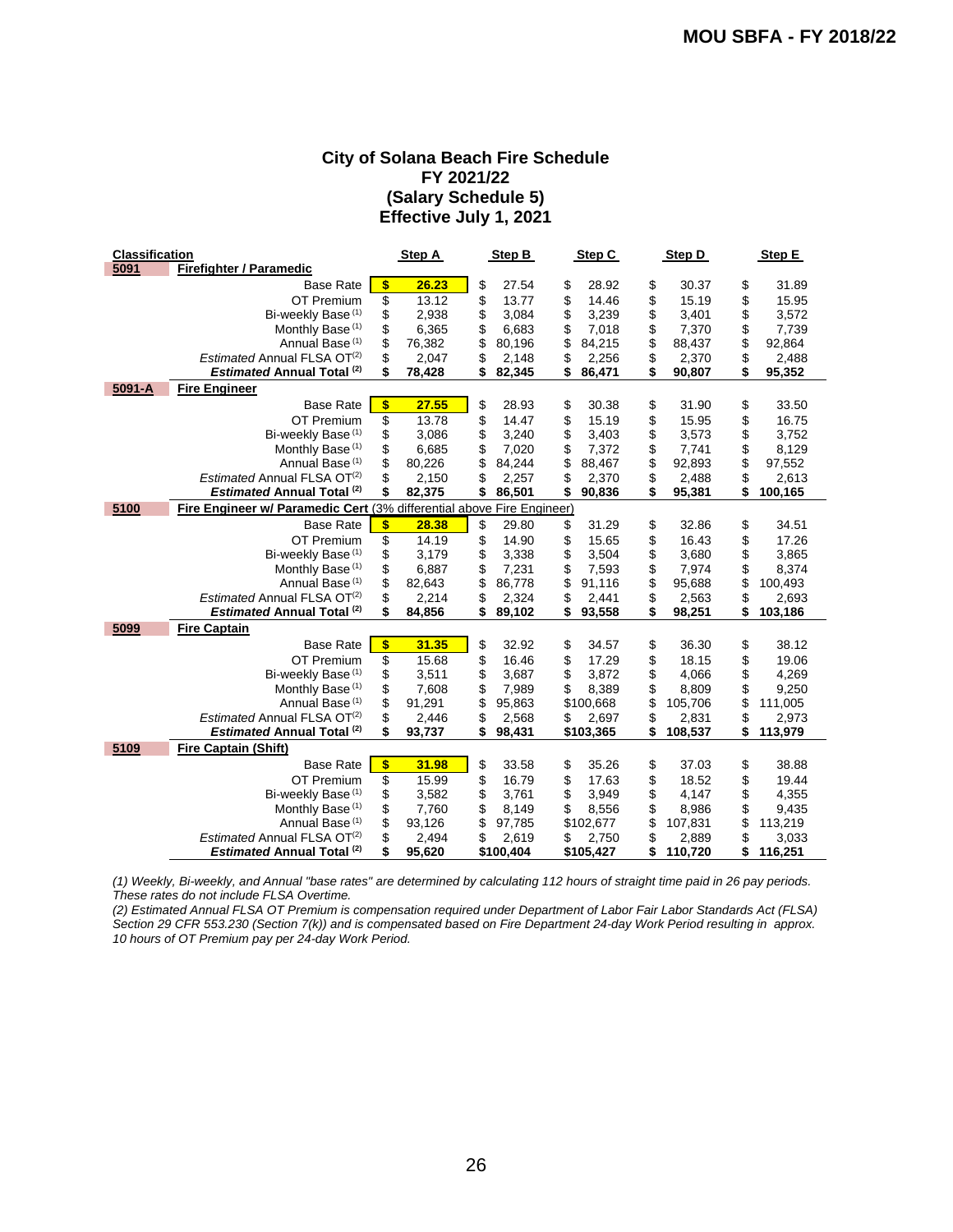# **APPENDIX C**

#### **2018 – 2022 24-DAY WORK PERIODS**

| <b>Shift Payroll Dates</b>    |            |                   |  |  |  |  |  |  |
|-------------------------------|------------|-------------------|--|--|--|--|--|--|
| 07/09/18 - 07/11/22           |            |                   |  |  |  |  |  |  |
| 24 Day Work Period Payable On |            |                   |  |  |  |  |  |  |
|                               |            |                   |  |  |  |  |  |  |
| <b>Start</b>                  | <b>End</b> | <b>Check Date</b> |  |  |  |  |  |  |
| 7/9/2018                      | 8/1/2018   | 8/10/2018         |  |  |  |  |  |  |
| 8/2/2018                      | 8/25/2018  | 9/7/2018          |  |  |  |  |  |  |
| 8/26/2018                     | 9/18/2018  | 10/5/2018         |  |  |  |  |  |  |
| 9/19/2018                     | 10/12/2018 | 10/19/2018        |  |  |  |  |  |  |
| 10/13/2018                    | 11/5/2018  | 11/16/2018        |  |  |  |  |  |  |
| 11/6/2018                     | 11/29/2018 | 12/14/2018        |  |  |  |  |  |  |
| 11/30/2018                    | 12/23/2018 | 1/11/2019         |  |  |  |  |  |  |
| 12/24/2018                    | 1/16/2019  | 1/25/2019         |  |  |  |  |  |  |
| 1/17/2019                     | 2/9/2019   | 2/22/2019         |  |  |  |  |  |  |
| 2/10/2019                     | 3/5/2019   | 3/22/2019         |  |  |  |  |  |  |
| 3/6/2019                      | 3/29/2019  | 4/5/2019          |  |  |  |  |  |  |
| 3/30/2019                     | 4/22/2019  | 5/3/2019          |  |  |  |  |  |  |
| 4/23/2019                     | 5/16/2019  | 5/31/2019         |  |  |  |  |  |  |
| 5/17/2019                     | 6/9/2019   | 6/28/2019         |  |  |  |  |  |  |
| 6/10/2019                     | 7/3/2019   | 7/12/2019         |  |  |  |  |  |  |
| 7/4/2019                      | 7/27/2019  | 8/9/2019          |  |  |  |  |  |  |
| 7/28/2019                     | 8/20/2019  | 9/6/2019          |  |  |  |  |  |  |
| 8/21/2019                     | 9/13/2019  | 9/20/2019         |  |  |  |  |  |  |
| 9/14/2019                     | 10/7/2019  | 10/18/2019        |  |  |  |  |  |  |
| 10/8/2019                     | 10/31/2019 | 11/15/2019        |  |  |  |  |  |  |
| 11/1/2019                     | 11/24/2019 | 12/13/2019        |  |  |  |  |  |  |
| 11/25/2019                    | 12/18/2019 | 12/27/2019        |  |  |  |  |  |  |
| 12/19/2019                    | 1/11/2020  | 1/24/2020         |  |  |  |  |  |  |
| 1/12/2020                     | 2/4/2020   | 2/21/2020         |  |  |  |  |  |  |
| 2/5/2020                      | 2/28/2020  | 3/6/2020          |  |  |  |  |  |  |
| 2/29/2020                     | 3/23/2020  | 4/3/2020          |  |  |  |  |  |  |
| 3/24/2020                     | 4/16/2020  | 5/1/2020          |  |  |  |  |  |  |
| 4/17/2020                     | 5/10/2020  | 5/29/2020         |  |  |  |  |  |  |
| 5/11/2020                     | 6/3/2020   | 6/12/2020         |  |  |  |  |  |  |
| 6/4/2020                      | 6/27/2020  | 7/10/2020         |  |  |  |  |  |  |
| 6/28/2020                     | 7/21/2020  | 8/7/2020          |  |  |  |  |  |  |
| 7/22/2020                     | 8/14/2020  | 8/21/2020         |  |  |  |  |  |  |